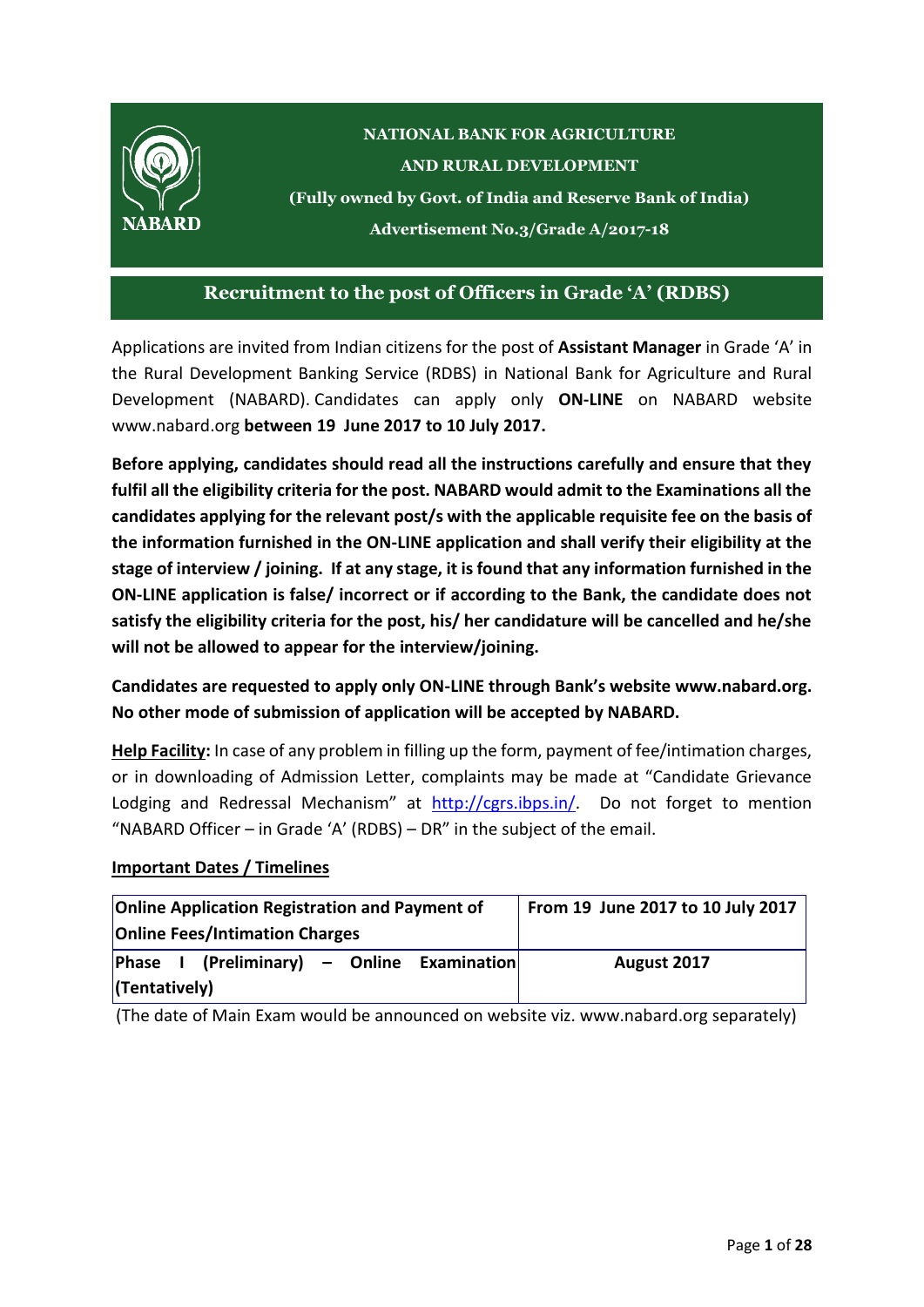### **Table - 1**

#### **I. NUMBER OF VACANCIES :**

| Sr.<br>No.     | <b>Name of the Discipline</b>              | No. of<br>vacancies |
|----------------|--------------------------------------------|---------------------|
|                | RURAL DEVELOPMENT BANKING SERVICE (RDBS) - |                     |
|                | Assistant Managers in Grade 'A'            |                     |
| a)             | General                                    | 46                  |
| b)             | Economics                                  | 5                   |
| C)             | Agriculture                                | 6                   |
| $\mathsf{d}$ ) | Agriculture Engineering                    | $\mathfrak z$       |
| e)             | <b>Plantation and Horticulture</b>         | 4                   |
| f              | Animal Husbandry                           | 5                   |
| g)             | <b>Fisheries</b>                           | 3                   |
| h)             | <b>Food Processing</b>                     | 3                   |
|                | Forestry                                   | 3                   |
|                | <b>Environmental Engineering</b>           | 3                   |
| k)             | Water Resource Development & Management    | 4                   |
|                | Social Work                                | 2                   |
| m)             | <b>Chartered Accountant</b>                | 3                   |
| n)             | <b>Company Secretary</b>                   | C                   |
|                | <b>Total-RDBS</b>                          | 91                  |

### $Table - 2$

#### **II. RESERVATION OF VACANCIES**

| Sr.             | <b>DISCIPLINE</b>                       | <b>UR</b>      | SC           | <b>ST</b> | <b>OBC</b> |                | TOTAL PWD@ |
|-----------------|-----------------------------------------|----------------|--------------|-----------|------------|----------------|------------|
| No.             |                                         |                |              |           |            |                |            |
|                 | AM (RDBS)                               |                |              |           |            |                |            |
| 1               | General                                 | 24             | 7            | 3         | 12         | 46             | 3          |
| 2               | Economics                               | 2              | 1            | 1         | 1          | 5              |            |
| 3               | Agriculture                             | 3              | 1            | 1         | 1          | 6              |            |
| 4               | <b>Agriculture Engineering</b>          | 1              |              |           | 1          | 2              |            |
| 5               | <b>Plantation &amp; Horticulture</b>    | 2              | 1            |           | 1          | 4              |            |
| 6               | Animal Husbandry                        | 3              | 1            |           | 1          | 5              |            |
| 7               | <b>Fisheries</b>                        | 1              | $\mathbf{1}$ |           | 1          | 3              |            |
| 8               | <b>Food Processing</b>                  | 2              |              |           | 1          | 3              |            |
| 9               | Forestry                                | 2              |              |           | 1          | 3              |            |
| 10 <sub>l</sub> | <b>Environmental Engineering</b>        | 2              |              |           | 1          | 3              |            |
| 11              | Water Resource Development & Management | $\overline{2}$ | 1            | 1         |            | 4              |            |
| 12              | Social Work                             | 1              |              |           | 1          | $\overline{2}$ |            |
| 13              | <b>Chartered Accountant</b>             | 1              | 1            |           | 1          | 3              |            |
| 14              | <b>Company Secretary</b>                | 1              |              |           | 1          | $\mathcal{P}$  |            |
|                 | 15 AM (RDBS) - Total                    | 47             | 14           | 6         | 24         | 91             |            |

@ Reservation for PWD candidates shall be applied horizontally within the overall vacancies earmarked for various categories viz., UR, SC, ST & OBC in General Discipline (Sr.No.01 above)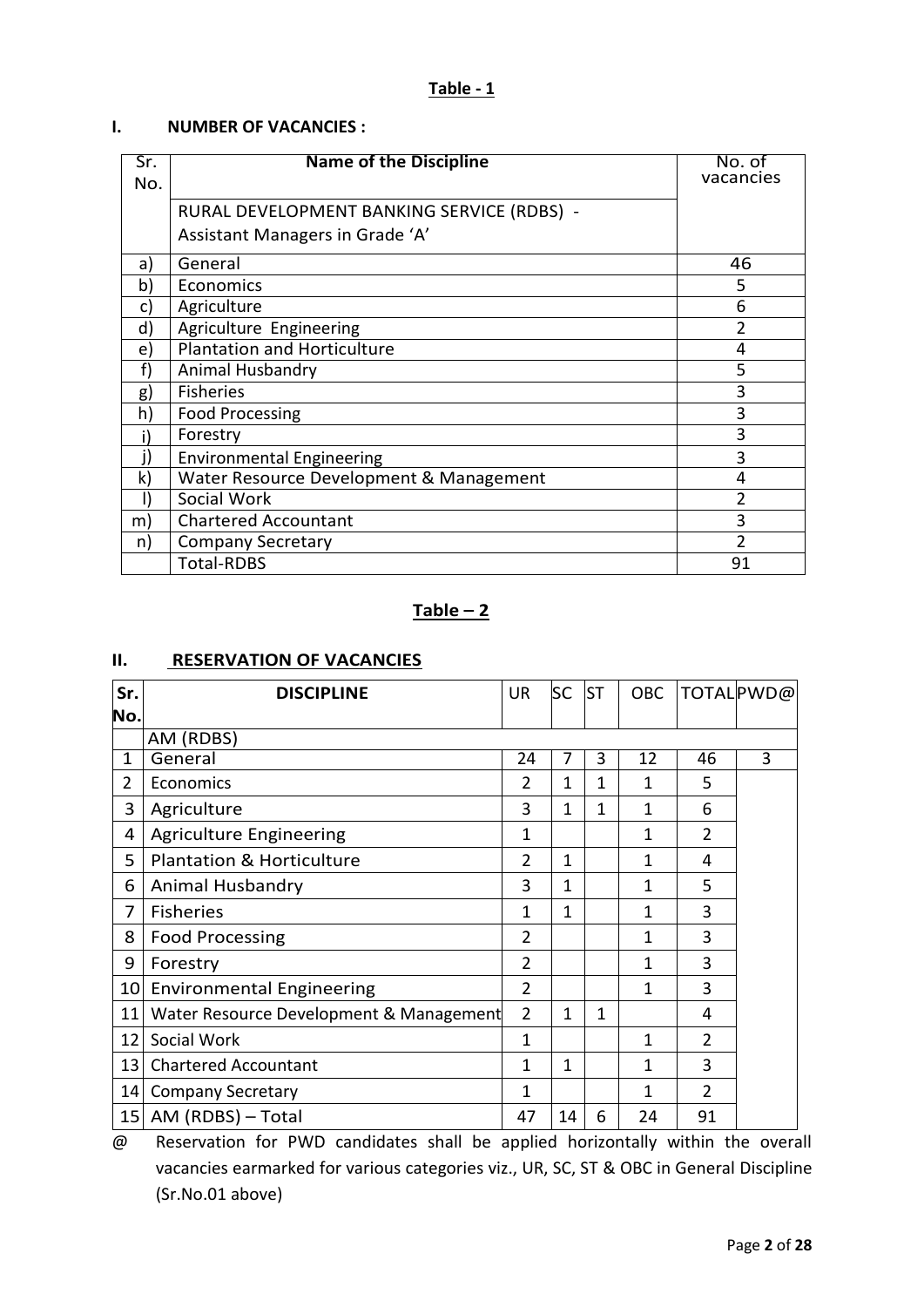- (i) The reservation will be provided for candidates belonging to SC/ST/OBC/PWD category as per extant Government of India instructions.
- (ii) The Bank reserves the right to increase / decrease the number of vacancies in any of the disciplines or not to fill up any of the vacancies or cancel the recruitment process, as per its requirement.
- (iii) Candidates belonging to OBC category but coming in the 'Creamy Layer' are not entitled to OBC reservation. They should indicate the category as 'General' (Gen).
- (iv) Out of 91 vacancies of Asst. Manager (RDBS), 03 are reserved for Persons With Disabilities (PWD), of which 01 each is earmarked for Orthopedically Challenged (OC), Visually Challenged (VC) and Hearing Impaired (HI). All the 03 PWD vacancies are in General discipline as indicated at (a) in Table 1.
- (v) The candidates from PWD category will be eligible for age relaxation and exemption from payment of application fee. However, they will have to pay the intimation charges.

### **Posts identified for PWD candidates:**

| <b>Type of disability</b>        | <b>Nature of Disability</b> | Post(s) identified                |
|----------------------------------|-----------------------------|-----------------------------------|
| <b>Visually Challenged</b>       | B. LV                       | Asst. Manager (RDBS) -01 General  |
| Hearing Impaired                 | PD, D                       | Asst. Manager (RDBS) - 01 General |
| <b>Orthopedically Challenged</b> | BL, OA, OL                  | Asst. Manager (RDBS) - 01 General |

Expansion of abbreviations used in the above table :

B - Blind; LV - Low Vision; BL - Both legs affected but not arms; OA - One arm affected (R or L) a) impaired reach, b) weakness of grip, c) ataxia; OL - One leg affected (R or L) a) impaired reach, b) weakness of grip. PD – Partially Deaf; D – Deaf.

### **Note for PWD:**

- 1. **OC** : Only those OC applicants who have locomotor disability or cerebral palsy with locomotor impairment of minimum of 40% and only those who fall in the following categories are eligible to apply:
	- BL Both legs affected but not arms
	- OA One arm affected (R or L) (a) Impaired reach; (b) Weakness of grip; (c) ataxia
	- OL One leg affected (R and / or L)
	- MW Muscular weakness and limited physical endurance
- 2. **VC**: Only those Visually Challenged persons who suffer from any one of the following conditions are eligible to apply.
	- i. Total absence of sight.
	- ii. Visual acuity not exceeding 6/60 or 20/200 (Snellen) in the better eye with correcting lenses.
	- iii. Limitation of the field of vision subtending an angle of 20 degrees or worse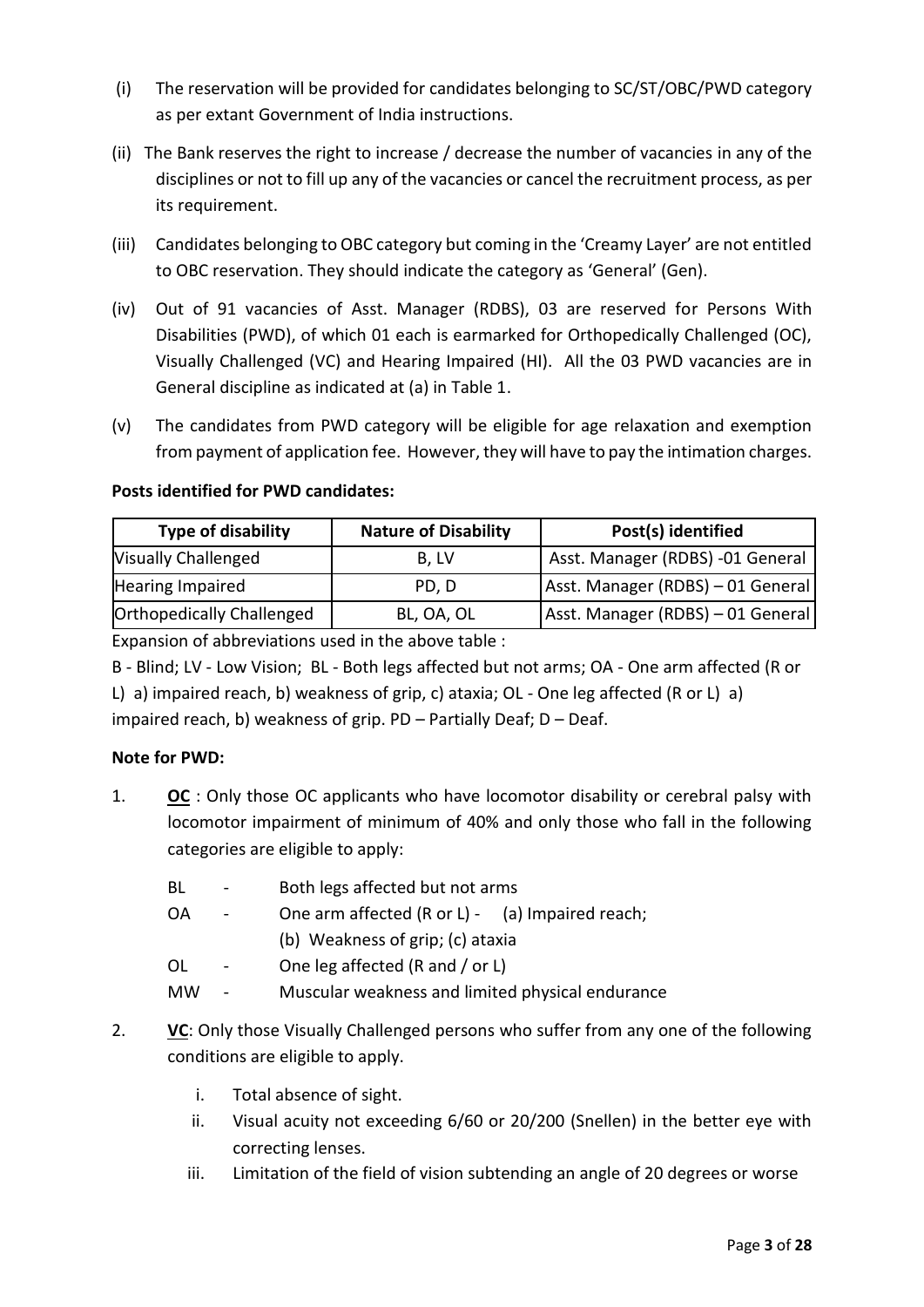Applicants having low vision as defined in Chapter I, Para 2 (u) of The Persons with Dis**a**bilities (Equal opportunities, protections of rights and full participation) Act 1995.

- 3. **HI** : Only those Hearing Impaired candidates who are Partially Deaf (PD) or
	- Deaf (D) are eligible to apply.

PWD candidates may belong to any category (UR/SC/ST/OBC), Reservation for PWD is horizontal and within the overall vacancies for the post.

### (i) **Guidelines for Persons with Disabilities using a Scribe**

The visually impaired candidates and candidates whose writing speed is adversely affected permanently for any reason can use their own scribe at their cost during the online examination, subject to limits as in (ii) and (iii) below. In all such cases where a scribe is used, the following rules will apply:

- a. The candidate will have to arrange his/her own scribe at his/her own cost.
- b. The scribe arranged by the candidate should not be a candidate for the same examination. If violation of the above is detected at any stage of the process, candidature of both the candidate and the scribe will be cancelled. Candidates eligible for and who wish to use the services of a scribe in the examination should invariably carefully indicate the same in the online application form. Any subsequent request will not be favourably entertained.
- c. A person acting as a scribe for one candidate cannot be a scribe for another candidate.
- d. The scribe may be from any academic stream. However for posts in disciplines other than "General", the scribe should be from an academic stream different from that prescribed for the post.
- e. Both the candidate as well as scribe will have to give a suitable undertaking confirming that the scribe fulfils all the stipulated eligibility criteria for a scribe mentioned above. Further in case it later transpires that he/she did not fulfil any laid down eligibility criteria or suppressed material facts the candidature of the applicant will stand cancelled, irrespective of the result of the online examination and interview / final result.
- f. Those candidates who use a scribe shall be eligible for compensatory time of 20 minutes for every hour of the examination or as otherwise advised.
- g. Only candidates registered for compensatory time will be allowed such concessions since compensatory time given to candidates shall be system based, it shall not be possible for the test conducting agency to allow such time if he / she is not registered for the same. Candidates not registered for compensatory time shall not be allowed such concessions.

### (ii) **Guidelines for Candidates with locomotor disability and cerebral palsy**

A compensatory time of twenty minutes per hour or otherwise advised shall be permitted for the candidates with locomotor disability and cerebral palsy where dominant (writing) extremity is affected to the extent of slowing the performance of function (minimum of 40% impairment).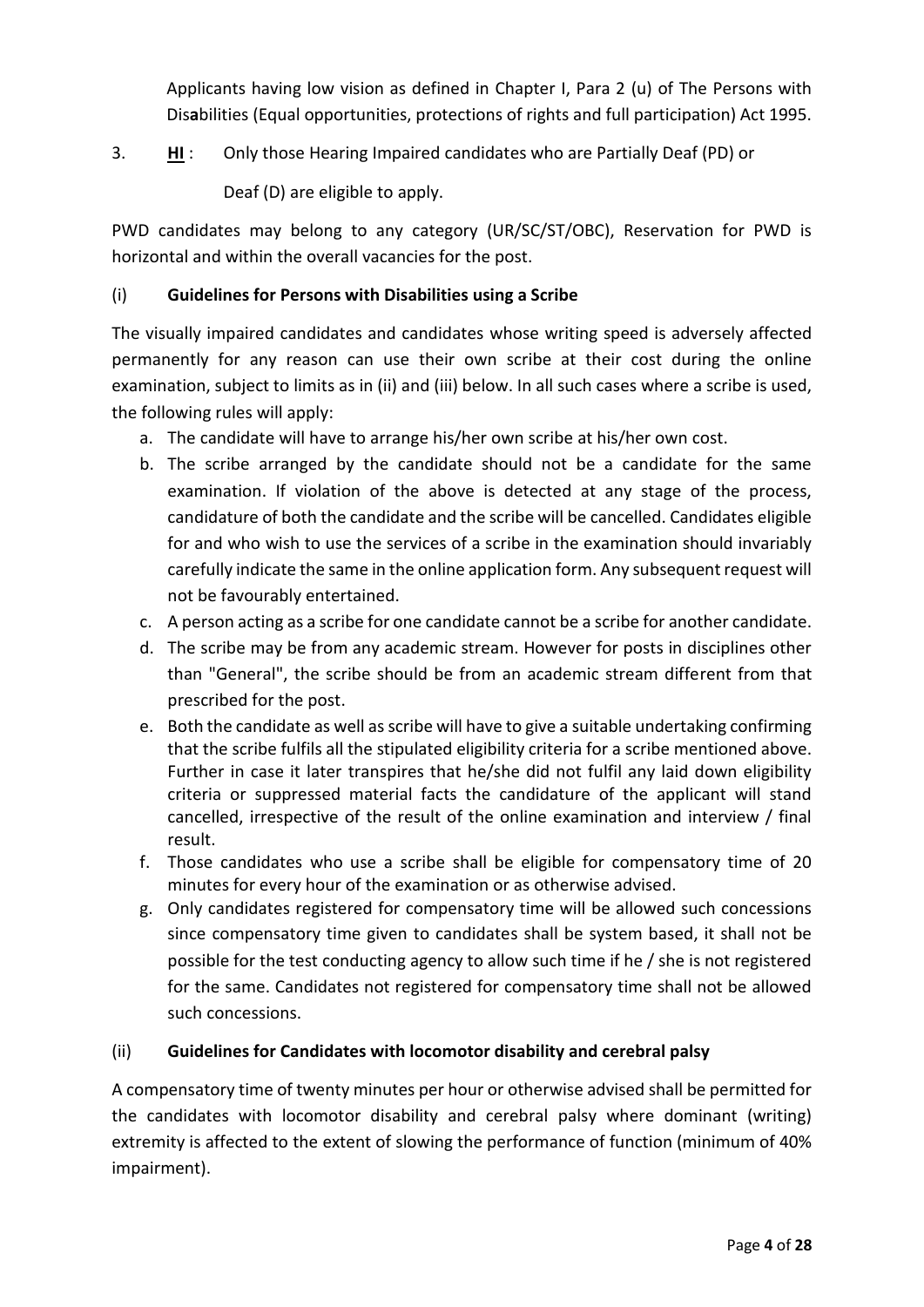#### (iii) **Guidelines for Visually Impaired candidates**

Visually Impaired candidates (who suffer from not less than 40% of disability) may opt to view the contents of the test in magnified font and all such candidates will be eligible for compensatory time of 20 minutes for every hour or otherwise advised of examination.

These guidelines are subject to change in terms of GOI guidelines/ clarifications, if any, from time to time.

### **III. ELIGIBILITY CRITERIA: Educational Qualification (as on 01.06.2017)**

A candidate can apply for AM (RDBS) under **only one option** from among the options given at **Sr.No.(a) to (n) in Table 1.** It is clarified that candidate applying for AM (RDBS)- General cannot apply for another discipline and vice a versa.

**The candidate can apply only for ONE STREAM of his / her choice. In case of multiple applications across or within disciplines, only the last application submitted will be considered valid and fee against all other applications will be forfeited.**

**PWD candidates applying against Unreserved posts will not be eligible for relaxation in percentage in Education Qualification. They may, however, be eligible for relaxation in Age and Fee.** 

**The unfilled vacancies, if any, from any discipline at Sr.No. (b) to (n) in Table 1 will be filled from General stream indicated at (a) in Table 1.**

#### (A) **RURAL DEVELOPMENT BANKING SERVICE (RDBS) Grade 'A' (Assistant Manager)**

a. General

Bachelor's Degree in any subject from a recognized University with a minimum of 50% marks (SC/ST/PWD applicants 45%) in aggregate or Post Graduate degree with a minimum of 50% marks (SC/ST/PWD applicants 45%) in aggregate or Ph.D

**OR**

Chartered Accountant /Cost Accountant / Company Secretary with Bachelor's degree **OR**

Two year full time P.G. Diploma in Management / full time MBA degree from institutions recognized by GOI / UGC with Bachelor's Degree in any discipline.

b. Economics :

Bachelor's Degree with Economics with 50% marks (SC/ST/PWD applicants -45%) in aggregate or Post Graduate degree in Economics/Agriculture Economics with a minimum of 50% marks (SC/ST/PWD applicants-45%) in aggregate from a recognized university. Candidates with Economics as one of the main subjects at all years/semesters of the course, will only be eligible.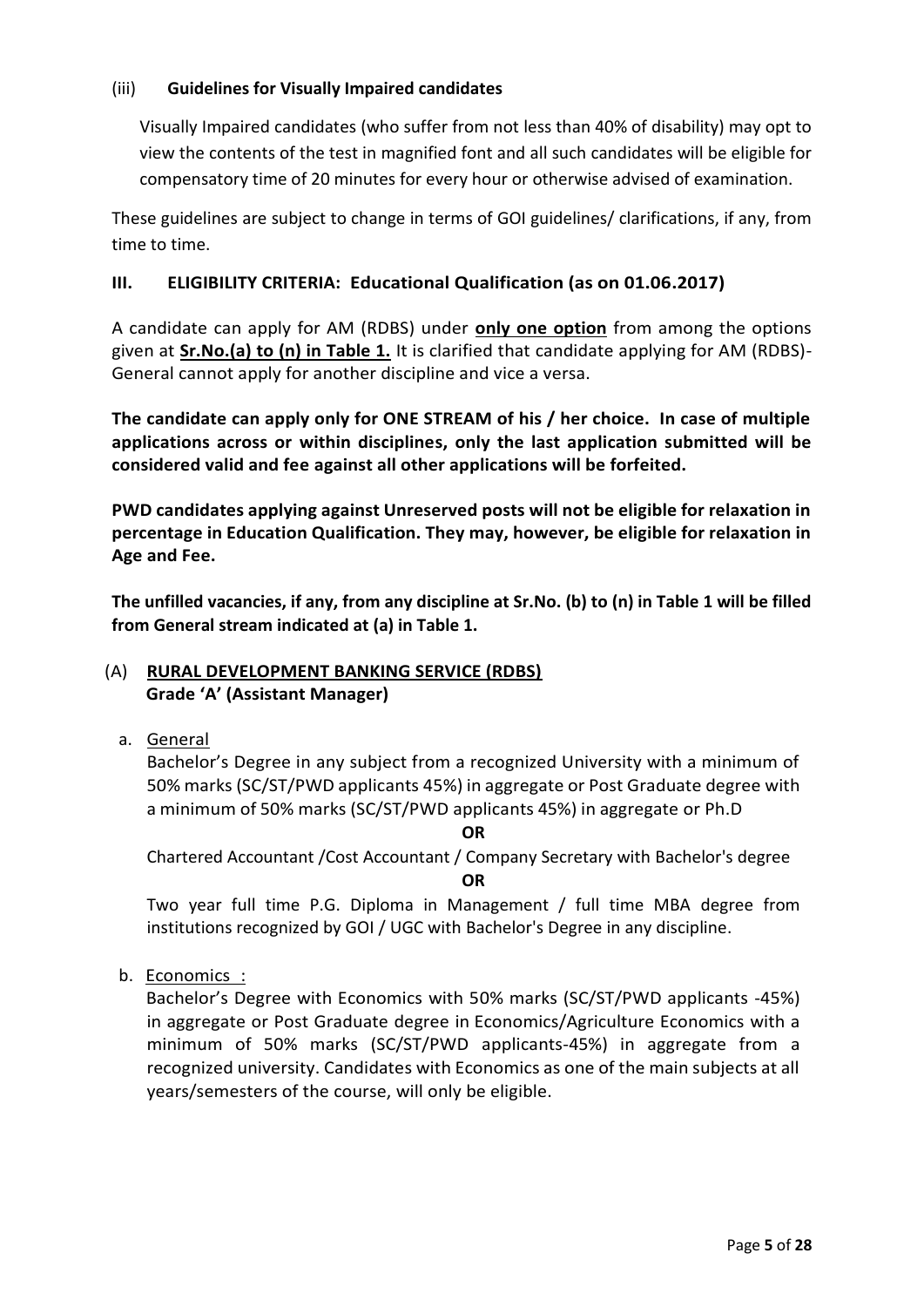### c. Agriculture:

Bachelor's Degree in Agriculture from any recognized University with a minimum of 50% marks (SC/ST/PWD applicants - 45%) in aggregate or Post Graduate degree in Agriculture with a minimum of 50% marks (SC/ST/PWD applicants 45%) in aggregate.

### d. Agricultural Engineering:

Bachelor's degree in Agricultural Engineering with 50% marks in aggregate from a recognized University or Candidates having post graduate degree in Agricultural Engineering with 50% marks in aggregate after Bachelor's degree in any engineering discipline will also be eligible.

### e. Plantation and Horticulture :

Bachelor's Degree in Horticulture from any recognized University with a minimum of 50% marks (SC applicants 45%) in aggregate or Post Graduate degree in Horticulture with a minimum of 50% marks (SC applicants 45%) in aggregate.

### f. AnimalHusbandry :

Bachelor's Degree in Veterinary Sciences / Animal Husbandry from any recognized University with a minimum of 50% marks (SC applicants 45%) in aggregate or Post Graduate degree in Veterinary Sciences /Animal Husbandry with a minimum of 50% marks (SC applicants 45%) in aggregate.

### g. Fisheries :

Bachelor's degree in Fisheries Science from a recognized University/Institution with 50% marks (SC applicants 45%) in aggregate or Post graduate degree in Fisheries with 50% marks (SC applicants 45%) in aggregate.

### h. Food Processing :

Bachelor's degree / BE / B.Tech in Food Processing /Food Technology with 50% marks in aggregate or Post graduate degree in Food Processing /Food Technology with 50% marks in aggregate from a recognized University/Institution.

### i. Forestry :

Bachelor's degree in Forestry from a recognized University/Institution with 50% marks in aggregate or Post graduate degree in Forestry with 50% marks in aggregate.

### j. Environmental Engineering :

Bachelor's degree with Environmental Science / Environmental Engineering as a subject with 50% marks in aggregate or Post graduate degree in Environmental Engineering or Environmental Science with 50% marks in aggregate from a recognized University/Institution.

### k. Water Resource Development and Management :

Bachelor's degree in Hydrology/Applied Hydrology or Geology/Applied Geology with Hydrogeology /Irrigation /Water Supply & sanitation as one of the subjects with 50% marks (SC/ST applicants 45%) in aggregate or Post Graduate degree in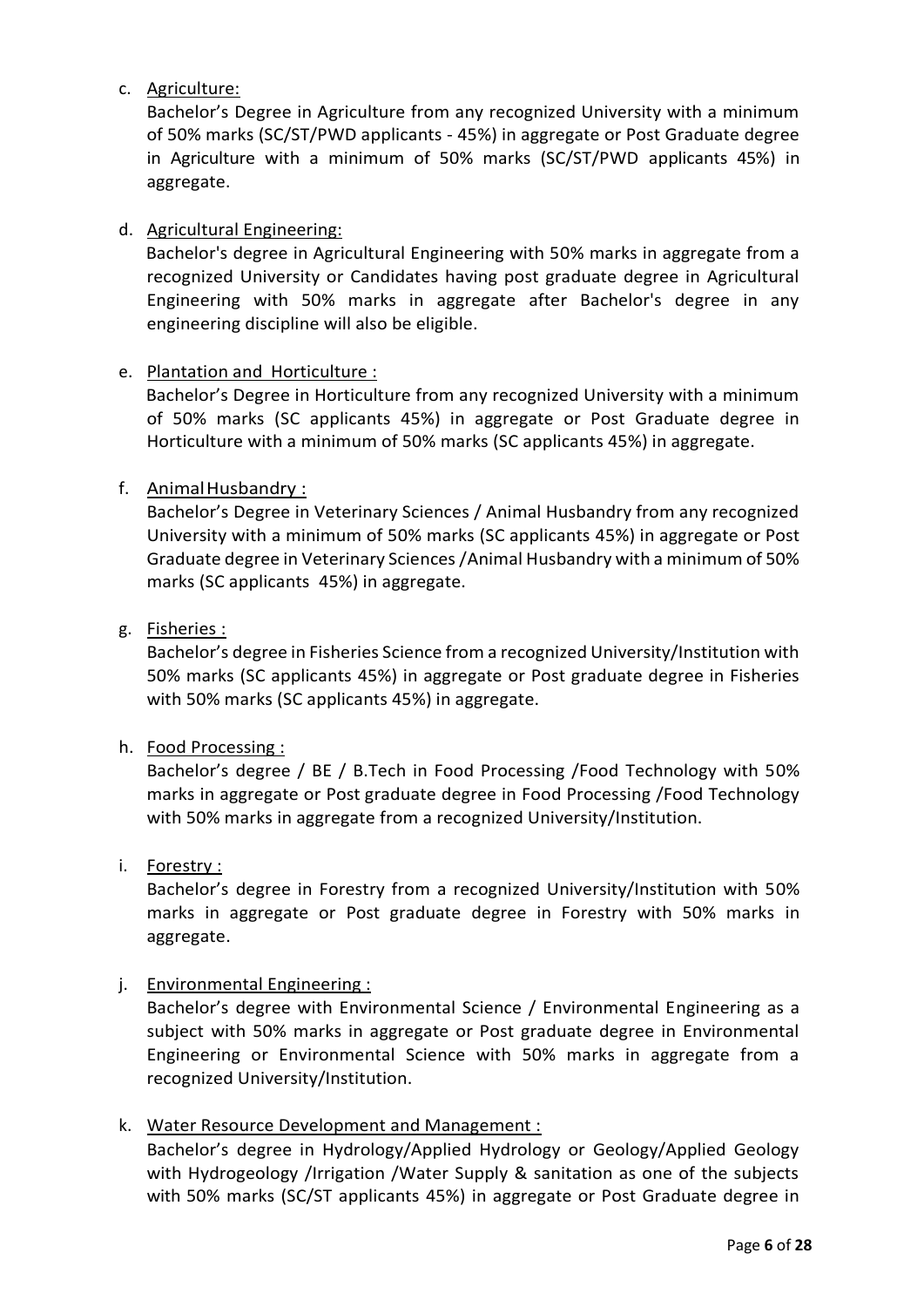Engineering/ Hydrology/Applied Hydrology or Geology/Applied Geology with Hydrogeology /Irrigation /Water Supply & sanitation as one of the subjects with 50% marks in aggregate (SC/ST applicants 45%) from a recognized University.

l. Social Work :

Bachelor's degree in Social Work with 50% marks in aggregate or Post Graduate degree in Social Work with 50% marks in aggregate from a recognized University.

m. Chartered Accountant :

Bachelor's degree in any discipline with Membership of Institute of Chartered Accountants of India (ICAI).

n. Company Secretary :

Bachelor's degree in any discipline with Associate membership of Institute of Company Secretaries of India (ICSI).

NOTE: All educational qualifications should have been obtained from Universities / Institutions incorporated by an Act of Central or State legislature in India or other educational institutions established by an Act of Parliament or declared to be deemed as a University under Section  $-3$  of UGC Act 1956 or possess an equivalent qualification.

i. Some Universities/Institutes do not award Class or percentage of marks and allot Aggregate Grade Points (e.g. CGPA/OGPA/CPI, etc.). In case University/Institute defines criteria for conversion of Aggregate Grade Point into Class and/or percentage of marks, the same will be accepted. However, where the University/Institute does not define criteria for conversion of Aggregate Grade Point into Class and/or percentage of marks, the undefined parameter(s) would be worked out as under:

| Equivalent CGPA/ OGPA/<br>CPI or similar terminologies<br>allotted on a 10-point scale | Class / Division | Aggregate % of Marks |
|----------------------------------------------------------------------------------------|------------------|----------------------|
| 6.75                                                                                   | I (First)        | 60%                  |
| 6.25                                                                                   | II (Second)      | 55%                  |
| 5.75                                                                                   | II (Second)      | 50%                  |
| 5.25                                                                                   | II (Second)      | 45%                  |

- ii. Aggregate Grade Point or percentage of marks where awarded would mean aggregate over the entire duration of the course.
- **iii.** Where the Aggregate Grade Point (CGPA/OGPA/CPI, etc.) is awarded out of a number other than 10, it will be normalized out of 10 and computed as per item (i) above.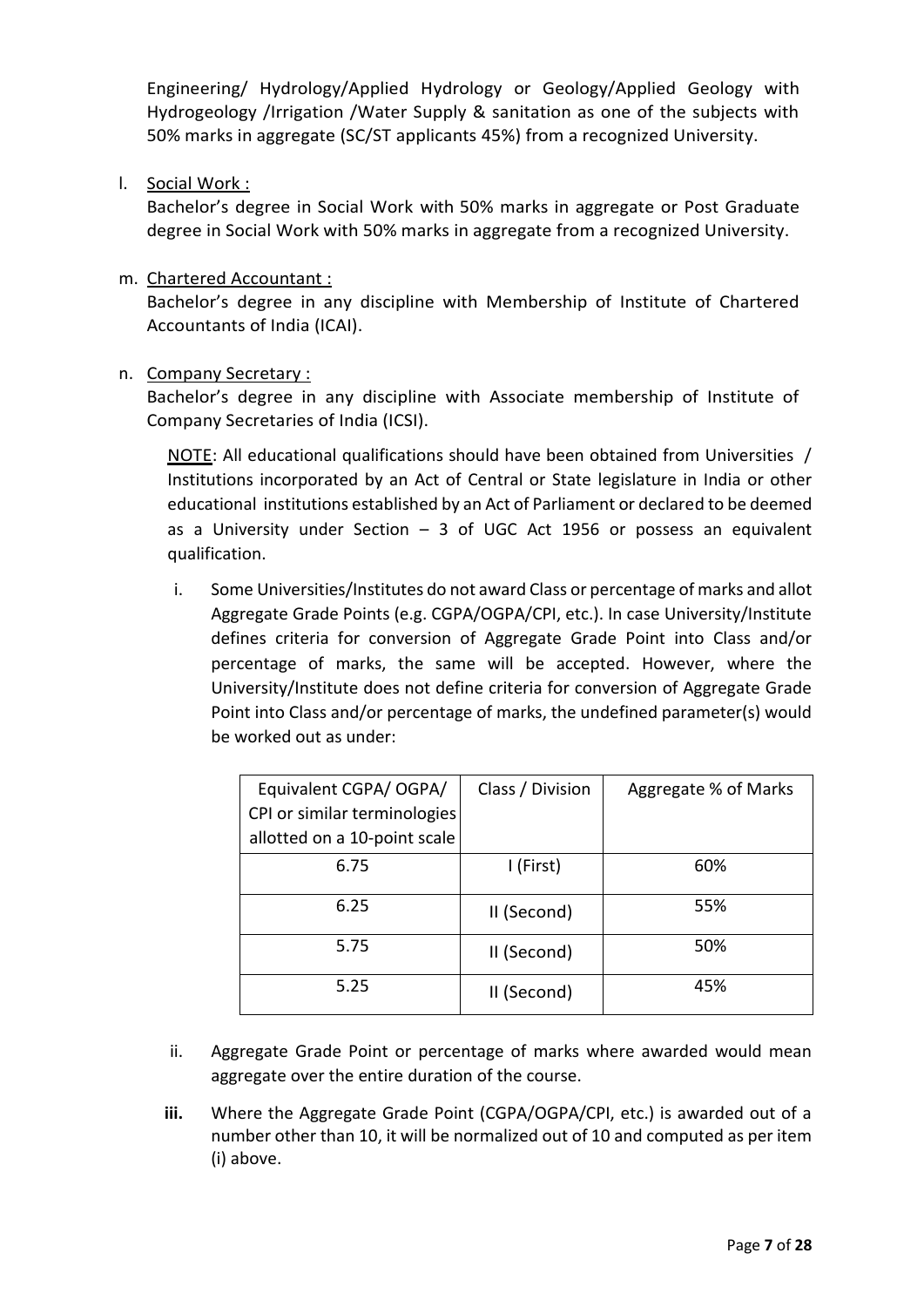### **IV. AGE (as on 01.06.2017)**

The candidate must be between 21 and 30 years of age as on 01.06.2017, i.e., the candidate must have been born not earlier than 02.06.1987 and not later than 01.06.1996).

**Relaxation in Upper Age Limit:** Upper age limit may be relaxed by -

- a. 03 years in case of eligible OBC applicants,
- b. a maximum of 05 years in case of : (i) Applicants belonging to SC/ST , if the posts are reserved for them (ii) Ex-servicemen (including Emergency Commissioned Officers/Short Service Commissioned Officers) provided that the applicants have rendered at least five years continuous Military Service and have been released on completion of assignment (including those whose assignment is due to be completed within one year) otherwise than by way of dismissal or discharge on account of misconduct or inefficiency or on account of physical disability or have been released on account of physical disability attributable to Military Service or on invalidation (iii) Emergency Commissioned Officers/Short Service Commissioned Officers who have completed their initial period of assignment of five years of Military Service but whose assignment has been extended beyond five years and in whose case, on selection, the Ministry of Defence issues certificates that they would be released within 03 months from the date of receipt of offer of appointment, (iv) Applicants who had ordinarily been domiciled in Kashmir Division of the State of Jammu and Kashmir during the period 01 January 1980 to 31 December 1989 (v) Children/family members of victims died in the1984 riots.
- c. 10 years for PWD (General); 13 years for PWD (OBC) and 15 years for PWD (SC/ST) applicants.

NOTE: NO CUMULATIVE AGE RELAXATION WILL BE AVAILABLE TO ANY APPLICANT, SAVE AS PROVIDED ABOVE.

#### **V. SELECTION PROCEDURE**

A. The selection will be in three Phases as furnished below:

| Phase I - Preliminary Examination (Online Exam)                     |  |  |  |
|---------------------------------------------------------------------|--|--|--|
| Objective Type: MCQ (Multiple Choice Questions) carrying 200 marks. |  |  |  |
| <b>Duration: 120 Minutes Composite Time</b>                         |  |  |  |
| $\vert$ i) Test of Reasoning - 20 marks                             |  |  |  |
| $\vert$ ii) English Language - 40 marks                             |  |  |  |
| iii) Computer Knowledge -20 marks                                   |  |  |  |
| iv) General Awareness - 20 marks                                    |  |  |  |
| $ v\rangle$ Quantitative Aptitude – 20 marks                        |  |  |  |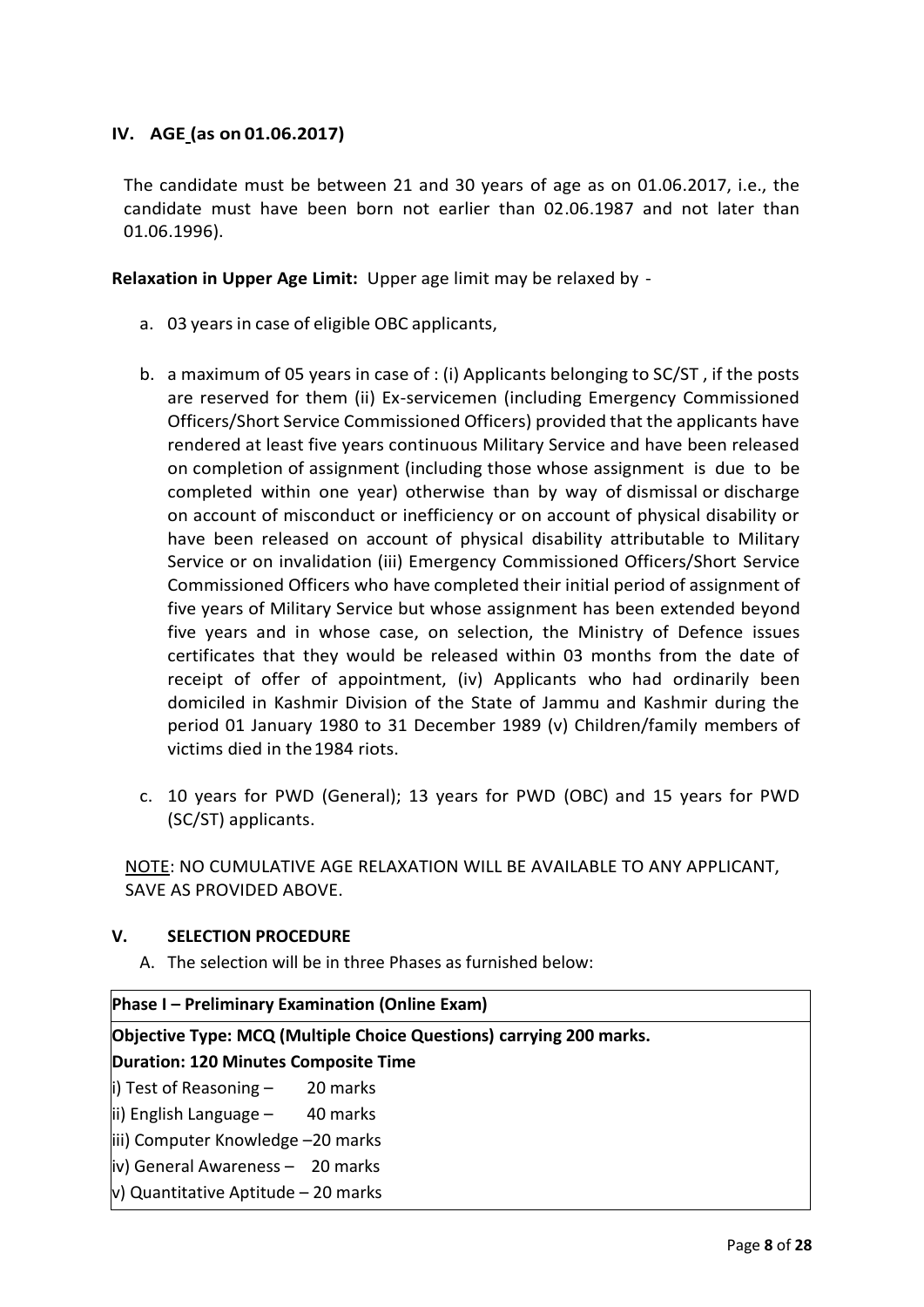vi) Economic & Social Issues (with focus on Rural India) – 40 marks vii) Agriculture & Rural Development (with focus on Rural India) - 40 marks Total Marks : 200

# **Phase II – Main Examination will be online and will be a mix of MCQ and descriptive pattern.**

**Paper-I - General English: (Descriptive - online through key board)** The paper will have descriptive questions carrying 100 marks.

### **Duration: 1 ½ hrs**

The analytical and drafting abilities of the candidate shall be assessed through this Descriptive Paper on General English comprising essay writing, comprehension, report writing, paragraph writing & letter writing.

# **Paper–II (MCQ): i) for posts as at (a) in Table I - Economic & Social Issues and Agriculture & Rural Development (with focus on Rural India)**

 **ii) for posts as at (b) to (n) in Table I : Paper on related discipline**

**Duration: 1 ½ hrs. – 100 Marks**

### **Phase III – Interview**

Applicants qualifying in the Phase-II Examination and securing sufficiently high rank in merit shall be short-listed for interview.

Marks for Interview : 25 Marks

**\*** The Preliminary Examination is only qualifying in nature and is meant to serve as a screening test. Candidates who qualify and rank sufficiently high as decided by NABARD, shall be called for appearing at the Main Examination. The calling ratio for Main Exam shall be 1:25. There will be penalty for wrong answers marked by the candidate. *For every wrong answer marked, 1/4th of the marks assigned to that question will be deducted as penalty in Phase I and Phase II, both. Cut-offs in Phase I and Phase II may be applied in two stages : (i) On scores in individual tests, (ii) On Total Score*

# *Since the vacancies are earmarked discipline-wise, merit list of candidates for each stage will be prepared discipline-wise.*

- B. Only such candidates who score the minimum cut off marks or above in the Main Examination will be shortlisted for interview. The calling ratio for Interview shall be 1:5. The final selection and ranking of the applicants for the post of Assistant Manager in Grade 'A' (RDBS) will be based on their performance in the Phase-II Main Examination and Interview, taken together. In case of candidates securing same marks their ranking will be decided as under:
	- I. Among the candidates having equal marks in total (Main examination + interview taken together), the candidate with higher marks in Main Examination will be ranked higher.
	- II. In case of having equal marks in Main Examination, candidate with higher qualification or in case of similar qualification, candidate with higher marks in graduation will be ranked higher. In case of further tie-up, the candidate senior in age will be ranked higher.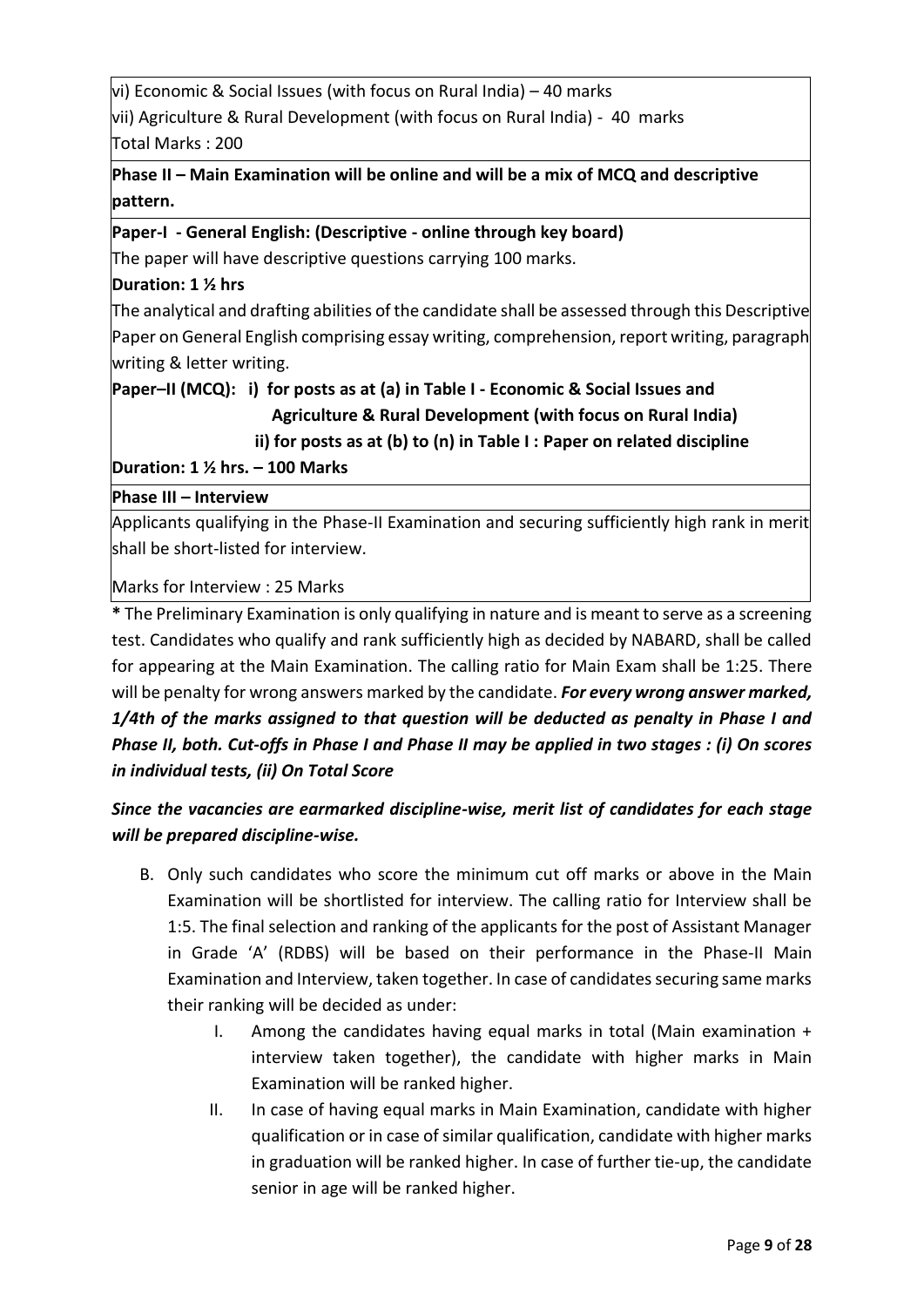NOTE: With a view to overcoming the possibility of applicants seeking help of other applicants during the online / main exam, the Bank would be analysing the responses of applicants in the main examination with other appeared applicants to detect patterns of similarity of right and wrong answers. On the basis of such an analysis, if it is suspected that the responses have been shared and scores obtained are not genuine/ valid, the Bank reserves the right to cancel the candidature of the suspected applicants. Hence the applicants are advised in their own interest not to indulge in any unfair practice in the exams.

#### **VI. SYLLABUS**

Illustrative syllabus for Phase II (Main Examination) may be as furnished below:

### **For All Posts from (a) to (n) in Table 1**

**1) Paper I – English:** Essay, Précis writing, Comprehension and Business/Office Correspondence. The paper on English shall be framed in a manner to assess the writing skills including expressions and understanding the topic.

#### **For General Posts as at (a) in Table 1**

#### **2) Paper II – Economic & Social Issues and Agriculture & Rural Development**

**Economic & Social Issues:** Nature of Indian Economy - Structural and Institutional features - Economic underdevelopment - Opening up the Indian Economy - Globalisation - Economic Reforms in India - Privatisation. Inflation - Trends in Inflation & their Impact on National Economy and Individual Income. Poverty Alleviation and Employment Generation in India - Rural and Urban - Measurement of Poverty - Poverty Alleviation Programmes of the Government. Population Trends - Population Growth and Economic Development - Population Policy in India. Agriculture - Characteristics / Status - Technical and Institutional changes in Indian Agriculture - Agricultural performance - Issues in Food Security in India - Non Institutional and Institutional Agencies in rural credit. Industry - Industrial and Labour Policy - Industrial performance - Regional Imbalance in India's Industrial Development - Public Sector Enterprises. Rural banking and financial institutions in India - Reforms in Banking/ Financial sector. Globalisation of Economy - Role of International Funding Institutions - IMF & World Bank - WTO - Regional Economic Co-operation. Social Structure in India - Multiculturalism - Demographic trends - Urbanisation and Migration - Gender Issues Joint family system - Social Infrastructure - Education - Health and Environment. Education - Status & System of Education - Socio -Economic Problems associated with Illiteracy - Educational relevance and educational wastage - Educational Policy for India. Social Justice: Problems of scheduled castes and scheduled tribes - socio-economic programmes for scheduled castes and scheduled tribes and other backward classes. Positive Discrimination in favour of the under privileged - Social Movements - Indian Political Systems - Human Development. Current Economic & Social Issues.

### **Agriculture & Rural Development:**

*Agriculture*: definition, meaning and its branches, Agronomy: definition, meaning and scope of agronomy. Classification of field crops. Factors affecting on crop production, Agro Climatic Zones; Cropping Systems: Definition and types of cropping systems. Problems of dry land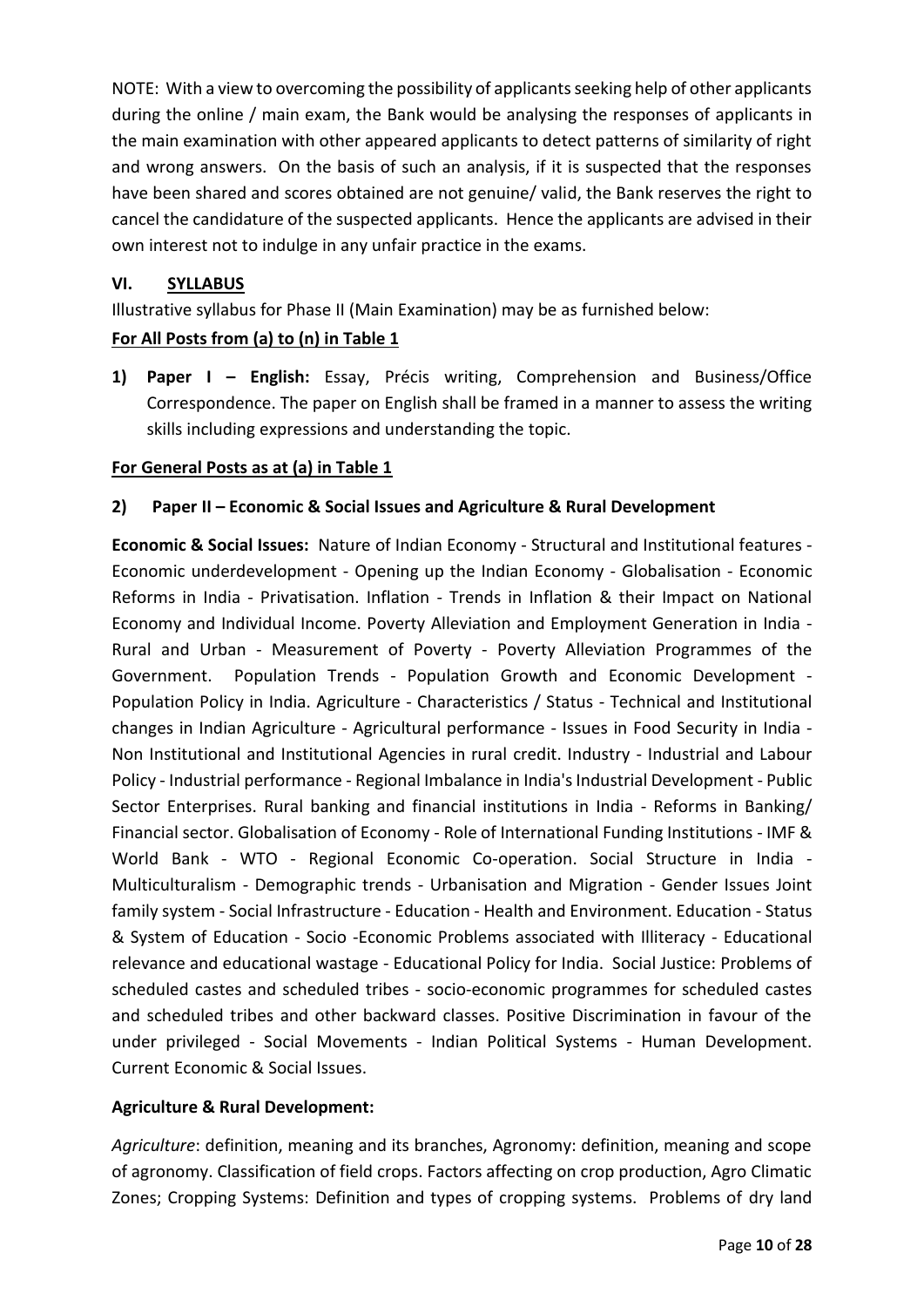agriculture; Seed production, seed processing, seed village; Meteorology: weather parameters, crop-weather advisory; Precision Farming, System of Crop Intensification, organic farming;

- a) *Soil and Water Conservation* : Major soil types, soil fertility, fertilisers, soil erosion, soil conservation, watershed management;
- b) *Water Resource:* Irrigation Management: types of irrigation, sources of irrigation, crop-water requirement, command area development, water conservation techniques, micro-irrigation, irrigation pumps, major, medium and minor irrigation.
- c) *Farm and Agri Engineering* : Farm Machinery and Power, Sources of power on the farm- human, animal, mechanical, electrical, wind, solar and biomass, bio fuels, water harvesting structures, farm ponds, watershed management, Agro Processing, Controlled and modified storage, perishable food storage, godowns, bins and grain silos.
- d) *Plantation & Horticulture:* Definition, meaning and its branches. Agronomic practices and production technology of various plantation and horticulture crops. Post-harvest management, value and supply chain management of Plantation and Horticulture crops.
- e) *Animal Husbandry:* Farm animals and their role in Indian economy, Animal husbandry methods in India, common terms pertaining to different species of livestock, Utility classification of breeds of cattle. Introduction to common feeds and fodders, their classification and utility.

 Introduction to poultry industry in India (past, present and future status), Common terms pertaining to poultry production and management. Concept of mixed farming and its relevance to socio-economic conditions of farmers in India. Complimentary and obligatory nature of livestock and poultry production with that of agricultural farming.

- f) *Fisheries*: Fisheries resources, management and exploitation freshwater, brackish water and marine; Aquaculture- Inland and marine; biotechnology; post-harvest technology. Importance of fisheries in India. Common terms pertaining to fish production.
- g) *Forestry***:** Basic concepts of Forest and Forestry. Principles of silviculture, forest mensuration, forest management and forest economics. Concepts of social forestry, agroforestry, joint forest management. Forest policy and legislation in India, India State of Forest Report 2015. Recent developments under Ministry of Environment, Forest and Climate Change.
- h) *Agriculture Extensions:* Its importance and role, methods of evaluation of extension programmes, Role of Krishi Vigyan Kendra's (KVK) in dissemination of Agricultural technologies.
- i) *Ecology and Climate Change:* Ecology and its relevance to man, natural resources, their sustainable management and conservation. Causes of climate change, Green House Gases (GHG), major GHG emitting countries, climate analysis, distinguish between adaptation and mitigation, climate change impact to agriculture and rural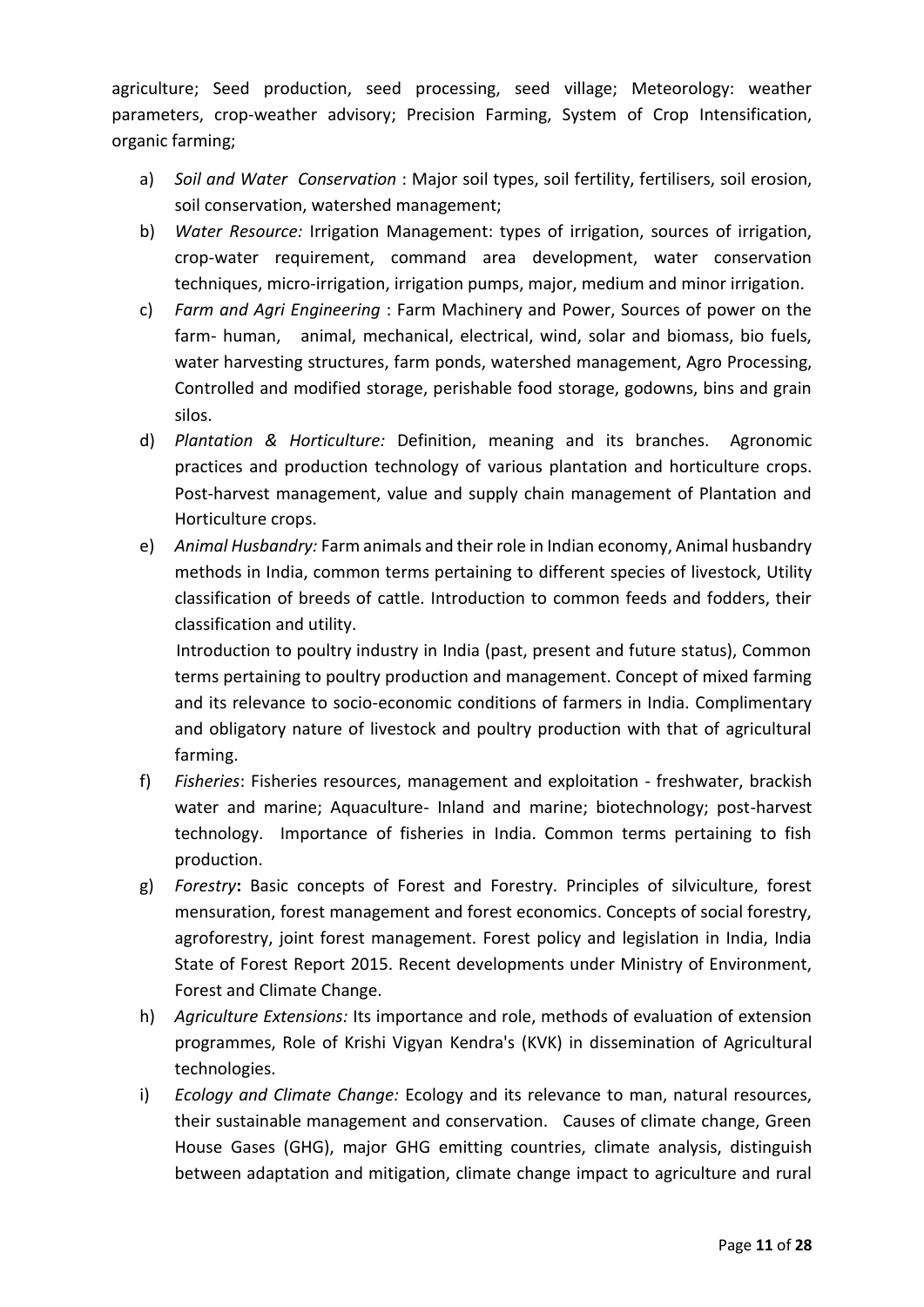livelihood, carbon credit, IPCC, UNFCCC, CoP meetings, funding mechanisms for climate change projects, initiatives by Govt of India, NAPCC, SAPCC, INDC.

j) Present Scenario of Indian Agriculture and Allied activities; recent trends, major challenges in agriculture measures to enhance viability of agriculture. Factors of Production in agriculture; Agricultural Finance and Marketing; Impact of Globalization on Indian Agriculture and issues of Food Security; Concept and Types of Farm Management.

**Rural Development**: Concept of Rural Area, Structure of the Indian Rural Economy-Importance and role of the rural sector in India- Economic, Social and Demographic Characteristics of the Indian rural economy, causes of Rural Backwardness.

Rural population in India; Occupational structure, Farmers, Agricultural Labourers, Artisans, Handicrafts, Traders, Forest dwellers/tribes and others in rural India- Trends of change in rural population and rural work force; problems and conditions of rural labour; Issues and challenges in Handlooms

Panchayati Raj Institutions – Functions and Working. MGNREGA, NRLM – Aajeevika, Rural Drinking water Programmes, Swachh Bharat, Rural Housing, PURA and other rural development programmes.

# *Note: The illustrative syllabus for Main Examination - Paper II for specialised disciplines / posts at Sr. No. (b) to (n) in Table I is given in Annexure.*

### **VII. PRE-RECRUITMENT TRAINING (PRT) FOR SC/ST/OBC/PWD CANDIDATES**

The Bank arranges pre examination training to SC/ST/PWD /OBC/PWD candidates, free of cost. Candidates who desire to avail of the training may apply **SEPARATELY** to the Chief General Manager, NABARD at any one of the centres marked below(\*\*), in the format furnished below on or before **14 July 2017**. The cover containing the application should be super-scribed "APPLICATION FOR PRE-EXAMINATION TRAINING FOR SC/ST/OBC/PWD CANDIDATES FOR ASST. MANAGER IN RDBS, Outstation **Candidates should not send their application for training to NABARD, HRMD, HO, MUMBAI, as it will not entertain such applications. However, candidates opting for Mumbai Centre for PRT may forward their application to NABARD, HRMD, HO, Plot No. C-25, G Block, Bandra Kurla Complex, Mumbai.** The pre-examination training would be held prior to Preliminary Examination in the following centres. The exact date, time and venue would be informed to the candidates in advance. **The training will be held subject to receipt of adequate number of requests.**

### (\*\*) **ADDRESSES OF THE CENTRE:** ONE CENTRE TO BE CHOSEN FROM THE LIST GIVEN BELOW:

(1) NABARD Tower, Opp. Municipal Garden, Usmanpura, Ahmedabad 380 013, (2) NABARD Towers, 46, K.G. Road, Bangalore 560 009, (3) E-5, Arera Colony, Bittan Market, P.O. Ravishankar Nagar, Bhopal 462 016, (4) "Ankur", 2/1 Nayapalli, Civic Centre, Bhubaneshwar 751 015, (5) Plot No.3, Sector 34-A, Chandigarh 160 022, (6) 48 Mahatma Gandhi Road, Nungambakkam, Chennai 600034, (7) Hotel Sunrise Building, 113/3, Rajpur Road, Dehradun 248 001, (8) G.S. Road, Opp. Assam Secretariat, Dispur, Guwahati 781001, (9) 1-1-61, R.T.C.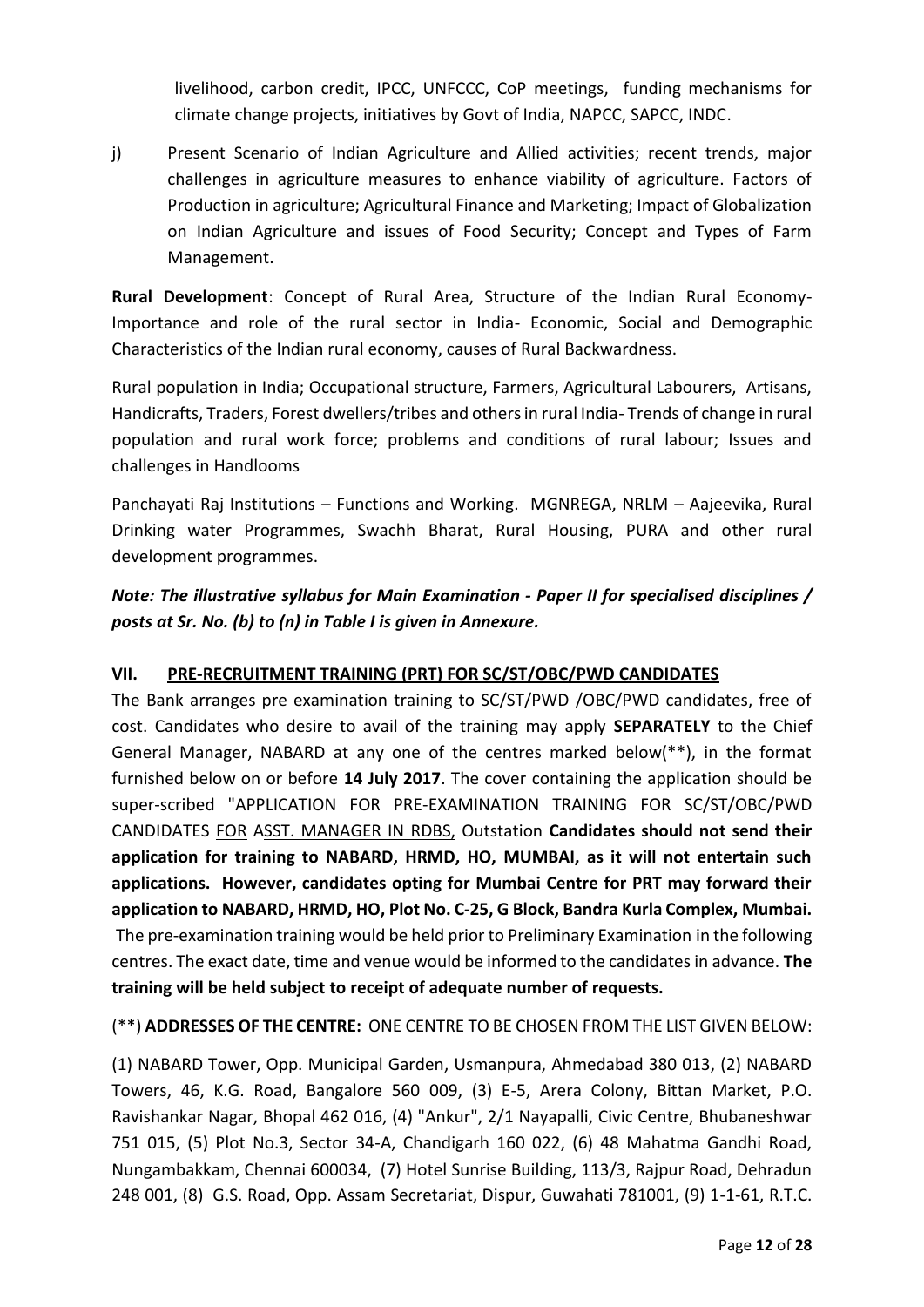Cross Roads, Musheerabad, Hyderabad 500 020 (10) 3, Nehru Place, Tonk Road, Jaipur 302015, (11) B-II, 4th Floor, South Block, Bahu Plaza, Jammu 180 012, (12) Abhilasha, II Floor, 6 Royd Street Kolkata 700016, (13) 11, Vipin Khand, Gomtinagar, Lucknow 226 010, (14) C-24/G Block, Bandra Kurla Complex, Bandra East, Mumbai 400051, (15) 24 Rajendar Place, New Delhi 110125. (16) Maurya Lok Complex, Block B, 4&5 Floors, Dak Bungalow Road, Patna 800 001 (17) 54 Wellesley Road, Shivaji Nagar, Pune 411 005 (18) 1<sup>st</sup> Floor, Pithalia Complex, Fafadih Chowk, Opp. Trunk Exchange, K.K. Road, Raipur 492 009 (19) Opp. Adivasi College Hostel, Karamptoli Road, Ranchi 834 001 (20) U PHEIT KHARMIHPEN Bldg, 2<sup>nd</sup> & 3<sup>rd</sup> Floor, Plot No.28(2), Dhanketi, Near Law College, Shillong 793 003 and (21) Punnen Road, Statue, Thiruvananthapuram 695 039.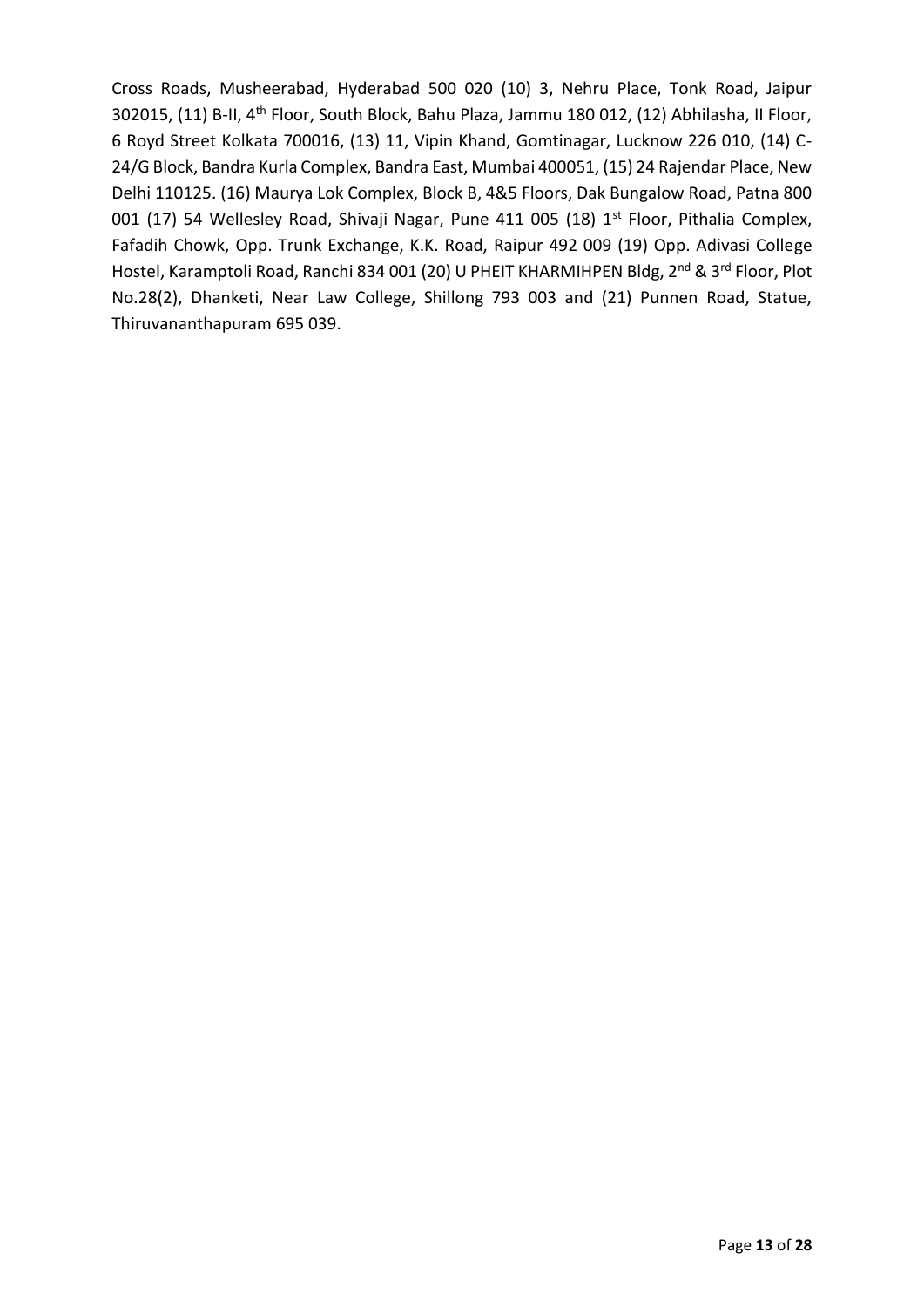#### **FORM OF APPLICATION FOR TRAINING**

| The Chief General Manager                           | Place: |
|-----------------------------------------------------|--------|
| National Bank for Agriculture and Rural Development | Date:  |
| Human Resources Management Department               |        |

\*\*\_\_\_\_\_\_\_\_\_\_\_\_\_\_\_\_\_\_\_\_\_\_\_

Dear Sir,

#### **Pre-examination Training – Asst. Manager (RDBS) in Grade 'A'**

I have applied for the above post. My Registration No. / Roll Number is  $\blacksquare$ are requested to register my name for training in English / Hindi medium. I enclose an attested copy of the caste / physically challenged certificate and copy of fee receipt in respect of payment made by me. I note that I will have to make my own arrangement for stay and meet all my expenses. I also note that undergoing the training will not confer on me any right to be called for the examination or for recruitment in the Bank's service.

Yours faithfully,

(Signature) Name and Address Email ID Mobile No. Encl: Attested Copy of Caste/Physically Challenged certificate/fee receipt

\$ Delete inapplicable.

(Note: Training in Hindi will be held only if there are sufficient number of requests).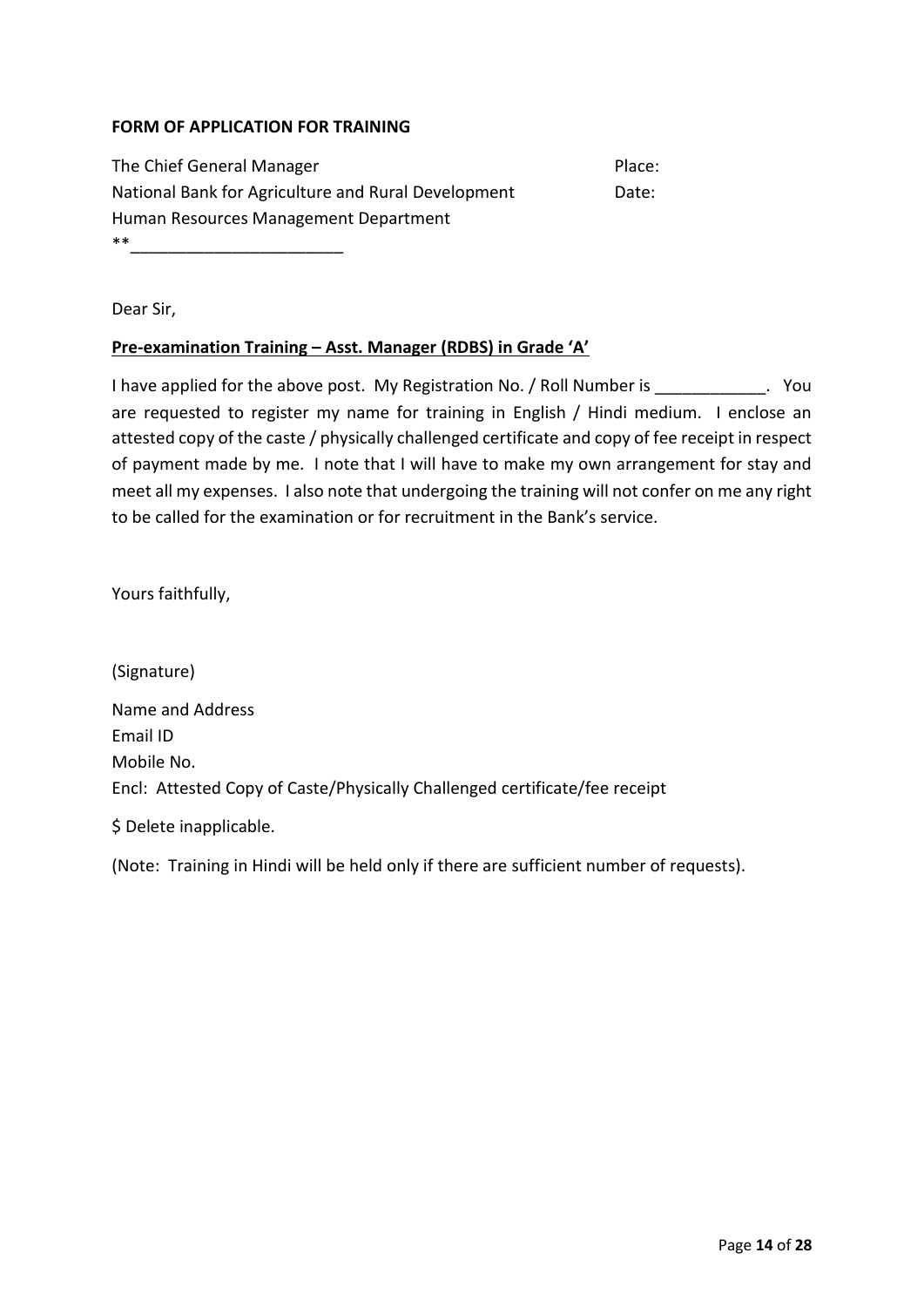#### **VI. EXAMINATION CENTRES**

# **A. Phase – I (Preliminary Examination) :** The ON-LINE Examination for Phase-I will be held at the following Centres:

| $\mathbf{1}$   | Andaman & Nicobar        | Port Blair.                                                                                                                                                                                    |  |
|----------------|--------------------------|------------------------------------------------------------------------------------------------------------------------------------------------------------------------------------------------|--|
| $\overline{2}$ | <b>Andhra Pradesh</b>    | Chirala, Srikakulam, Guntur, Kadapa, Kurnool, Nellore,<br>Rajahmundry, Vijayawada, Vishakhapatnam, Tirupati,<br>Kakinada, Chittor, Kanchikacherla, Gondlavelleru,<br>Eluru, Vizianagaram.      |  |
| 3              | <b>Arunachal Pradesh</b> | Itanagar, Naharlagun.                                                                                                                                                                          |  |
| 4              | Assam                    | Dispur, Dibrugarh, Jorhat, Kamrup, Kokrajhar, Silchar,<br>Tezpur.                                                                                                                              |  |
| 5              | <b>Bihar</b>             | Arrah, Bhagalpur, Darbhanga, Gaya, Muzaffarpur,<br>Patna, Purnea, Samastipur, Biharsharif.                                                                                                     |  |
| 6              | Chandigarh               | Chandigarh-Mohali.                                                                                                                                                                             |  |
| 7              | <b>Chattisgarh</b>       | Bhilai, Bilaspur, Durg-Bhilai, Raipur.                                                                                                                                                         |  |
| 8              | Goa                      | Panaji-Mapusa, Verna.                                                                                                                                                                          |  |
| 9              | Gujarat                  | Ahmedabad / Gandhinagar, Anand, Bhavnagar,<br>Himmatnagar, Mehsana, Navsari ,Jamnagar, Rajkot,<br>Surat,, Vadodara.                                                                            |  |
| 10             | <b>Haryana</b>           | Hisar, Faridabad, Gurgaon, Karnal, Kurukshetra,<br>Sonipat, Ambala, Bahadurgarh, Palwal,<br>Panipat,<br>Rohtak.                                                                                |  |
| 11             | Himachal Pradesh         | Bilaspur, Hamirpur, Dharamsala, Kullu, Shimla, Solan,<br>Una, Mandi, Kangra.                                                                                                                   |  |
| 12             | Jammu &Kashmir           | Samba, Jammu, Srinagar.                                                                                                                                                                        |  |
| 13             | <b>Jharkhand</b>         | Bokaro, Dhanbad, Hazaribagh, Jamshedpur, Ranchi.                                                                                                                                               |  |
| 14             | <b>Karnataka</b>         | Belgaum, Bellary,<br><b>Bidar</b><br>Bengaluru,<br>Bijapur,<br>Chickballapur, Dharwad, Hassan, Gulbarga, Hubli,<br>Mangalore, Mysore, Shimoga, Tumkur,<br>Udupi,<br>Bagalkot, Haliyal, Mandya. |  |
| 15             | <b>Kerala</b>            | Alappuzha, Pathanamthitta, Ernakulam/Kochi,<br>Kannur,<br>Kasaragod,<br>Kottayam,<br>Kozhikode,<br>Malappuram,<br>Pallakad,<br>Thrichur,<br>Thiruvananthapuram, Kollam.                        |  |
| 16             | Madhya Pradesh           | Ujjain, Sagar, Bhopal, Gwalior, Indore, Jabalpur, Satna,<br>Rewa.                                                                                                                              |  |
| 17             | Maharashtra              | Aurangabad, Amravati, Kolhapur, Mumbai/ Navi<br>Mumbai/Thane/Greater Mumbai, Nagpur, Nanded,<br>Nasik, Pune, Satara, Ratnagiri, Chandrapur, Solapur,<br>Latur, Dhule.                          |  |
| 18             | <b>Manipur</b>           | Imphal.                                                                                                                                                                                        |  |
| 19             | Meghalaya                | Shillong, Ri-Bhoi.                                                                                                                                                                             |  |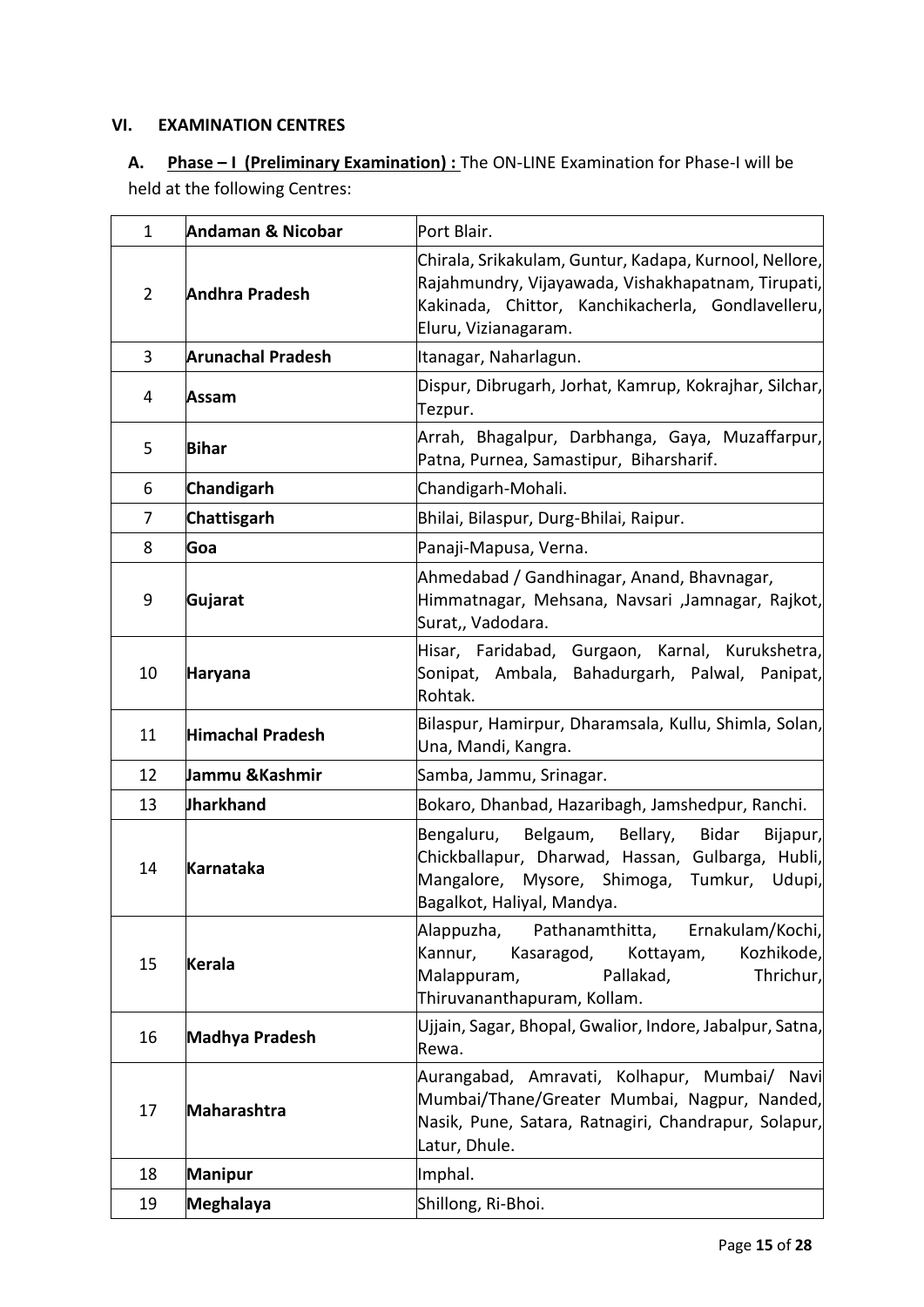| 20 | Mizoram            | Aizawl.                                                                                                                                                                                                                                                                     |  |
|----|--------------------|-----------------------------------------------------------------------------------------------------------------------------------------------------------------------------------------------------------------------------------------------------------------------------|--|
| 21 | Nagaland           | Kohima.                                                                                                                                                                                                                                                                     |  |
| 22 | <b>New Delhi</b>   | Delhi – NCR.                                                                                                                                                                                                                                                                |  |
| 23 | Odisha             | Berhampur (Ganjam),<br>Bhubaneshwar,<br>Balasore,<br>Cuttack, Sambalpur, Khurda, Jharsuguda, Dhenkanal,<br>Rourkela.                                                                                                                                                        |  |
| 24 | Puducherry         | Puducherry, Cuddalore, Villupuram.                                                                                                                                                                                                                                          |  |
| 25 | Punjab             | Amritsar, Bhatinda, Pathankot, Jalandhar, Ludhiana,<br>Mohali, Patiala, Sangrur.                                                                                                                                                                                            |  |
| 26 | Rajasthan          | Ajmer, Bikaner, Jaipur, Jodhpur, Kota, Sikar, Udaipur,<br>Alwar.                                                                                                                                                                                                            |  |
| 27 | <b>Sikkim</b>      | Gangtok-Bardang.                                                                                                                                                                                                                                                            |  |
| 28 | Tamilnadu          | Chennai, Coimbatore, Dharampuri, Kumbakonam,<br>Salem, Thanjavur, Thiruchirapalli,<br>Madurai,<br>Tirunelvelli, Tiruvallur, Tiruvannamalai, Vellore,<br>Thirupur, Erode, Virudhunagar, Dindigul, Namakkal,<br>Nagercoil, Perambalur, Pudokottai, Kanyakumari,<br>Tuticorin. |  |
| 29 | <b>Telangana</b>   | Hyderabad/Rangareddy,<br>Karimnagar,<br>Warangal,<br>Khammam.                                                                                                                                                                                                               |  |
| 30 | <b>Tripura</b>     | Agartala.                                                                                                                                                                                                                                                                   |  |
| 31 | Uttar Pradesh      | Aligarh, Allahabad, Barabanki,<br>Bareilly,<br>Agra,<br>Faizabad, Ghaziabad, Gorakhpur, Noida/Greater<br>Noida, Jhansi, Kanpur, Lucknow, Mathura, Meerut,<br>Moradabad, Muzaffarnagar, Noida, Sitapur, Varanasi.                                                            |  |
| 32 | Uttarakhand        | Roorkee, Haridwar, Dehradun, Haldwani.                                                                                                                                                                                                                                      |  |
| 33 | <b>West Bengal</b> | Asansol, Bardhaman, Berhampur, Durgapur, Hooghly,<br>Howrah, Kalyani, Kolkata/Greater Kolkata, Siliguri.                                                                                                                                                                    |  |

#### **Note:**

- 1. The examination will be conducted online at the venues given in the respective call letters.
- 2. No request for change of centre/venue/date/session for Examination shall be entertained.
- 3. NABARD, however, reserves the right to cancel any of the Examination Centres and/ or add some other Centres, at its discretion, depending upon the response, administrative feasibility, etc.
- 4. NABARD also reserves the right to allot the candidate to any centre other than the one he/she has opted for.
- 5. Candidate will appear for the examination at the Examination Centre at his/her own risk and expenses and NABARD will not be responsible for any injury or losses etc. of any nature.
- 6. Choice of centre once exercised by the candidate will be final.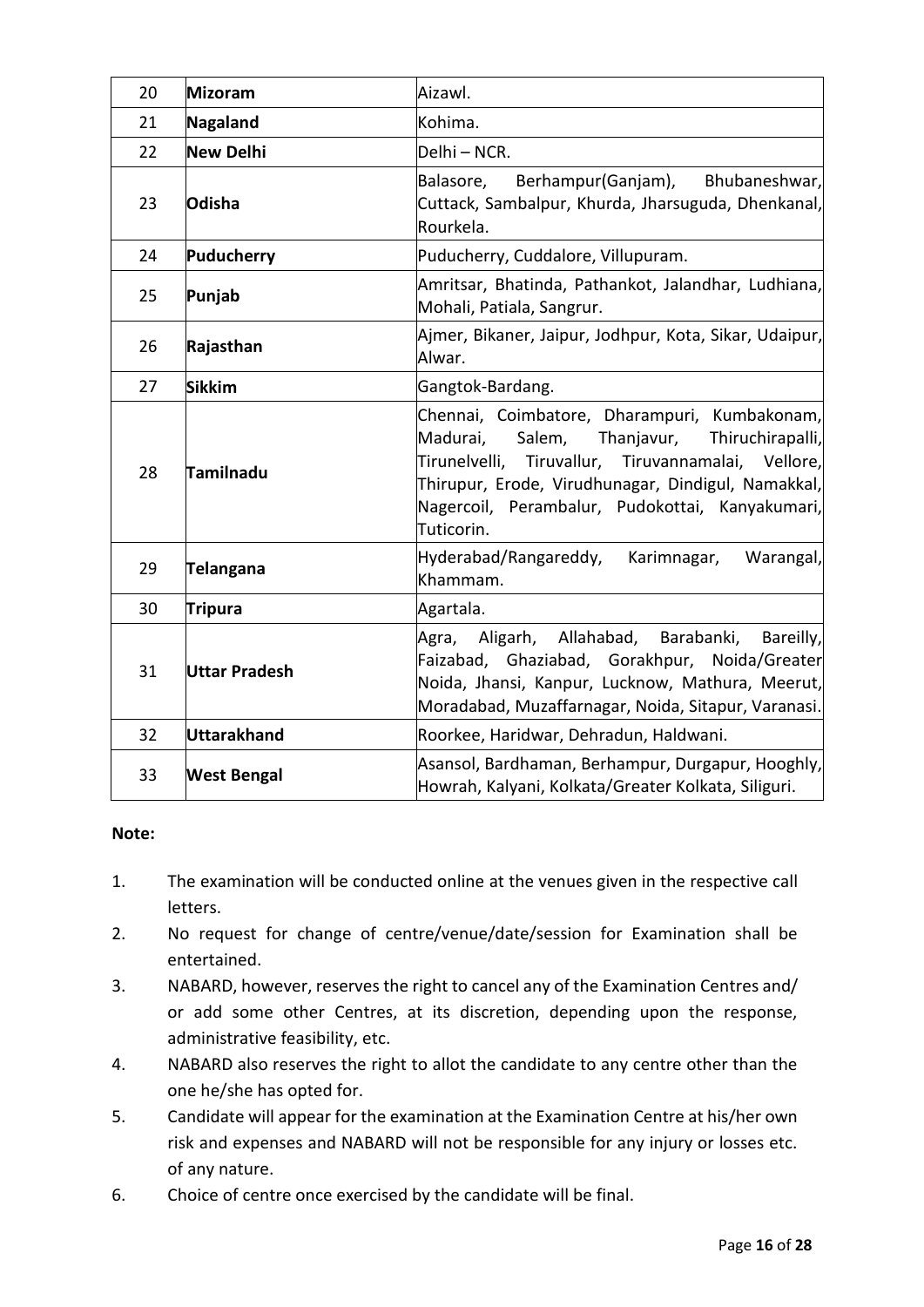If sufficient number of candidates do not opt for a particular centre for "Online" examination, NABARD reserves the right to allot any other adjacent centre to those candidates OR if the number of candidates is more than the capacity available for online exam for a centre, NABARD reserves the right to allot any other centre to the candidates.

If the examination is held in more than one session, the scores across various sessions will be equated to adjust for slight differences in difficulty level of different test batteries used across sessions. More than one session are required if the nodes capacity is less or some technical disruption takes place at any centre or for any candidate.

### **B. Phase-II (Main Examination)**

| <b>Name of the Centres</b> |                    |  |
|----------------------------|--------------------|--|
| Ahmedabad                  | Kolkata            |  |
| <b>Bangalore</b>           | Lucknow            |  |
| <b>Bhopal</b>              | Mumbai             |  |
| <b>Bhubaneshwar</b>        | <b>New Delhi</b>   |  |
| Chandigarh                 | Patna              |  |
| Chennai                    | Pune               |  |
| Guwahati                   | Raipur             |  |
| <b>Hyderabad</b>           | Ranchi             |  |
| Jaipur                     | <b>Shillong</b>    |  |
| Jammu                      | Thiruvananthapuram |  |

The online examination for Phase–II will be held at the following centres:

Separate Admission letters will be issued for each shift of Phase-II examination.

**C.** The Interview will be held at some of the above Centres which will be communicated in the interview call letter.

**Note:** Candidates can select only one centre for Phase-I and one centre for Phase–II separately and must indicate the choice of centres in the online application. Choice of Centre by candidates for Phase-I and Phase-II Examinations can be different and must be indicated in the online application. A final decision on the number of centres for Main Examination will be taken by NABARD, based on the availability of adequate number of candidates. In the event of cancellation of Examination at any centre, NABARD may at its discretion allot an alternative centre to the concerned candidates. Admission Letters (AL) for the online Examination for Phase-I & Phase-II should be downloaded by the candidates from the link provided in the Bank's website i.e. [www.nabard.org](http://www.nabard.org/) at an appropriate time. Candidates will not be admitted to the examinations without the Admission Letters.

The possibility of occurrence of some problem in administration of the examination cannot be ruled out completely which may impact test delivery and/or result from being generated.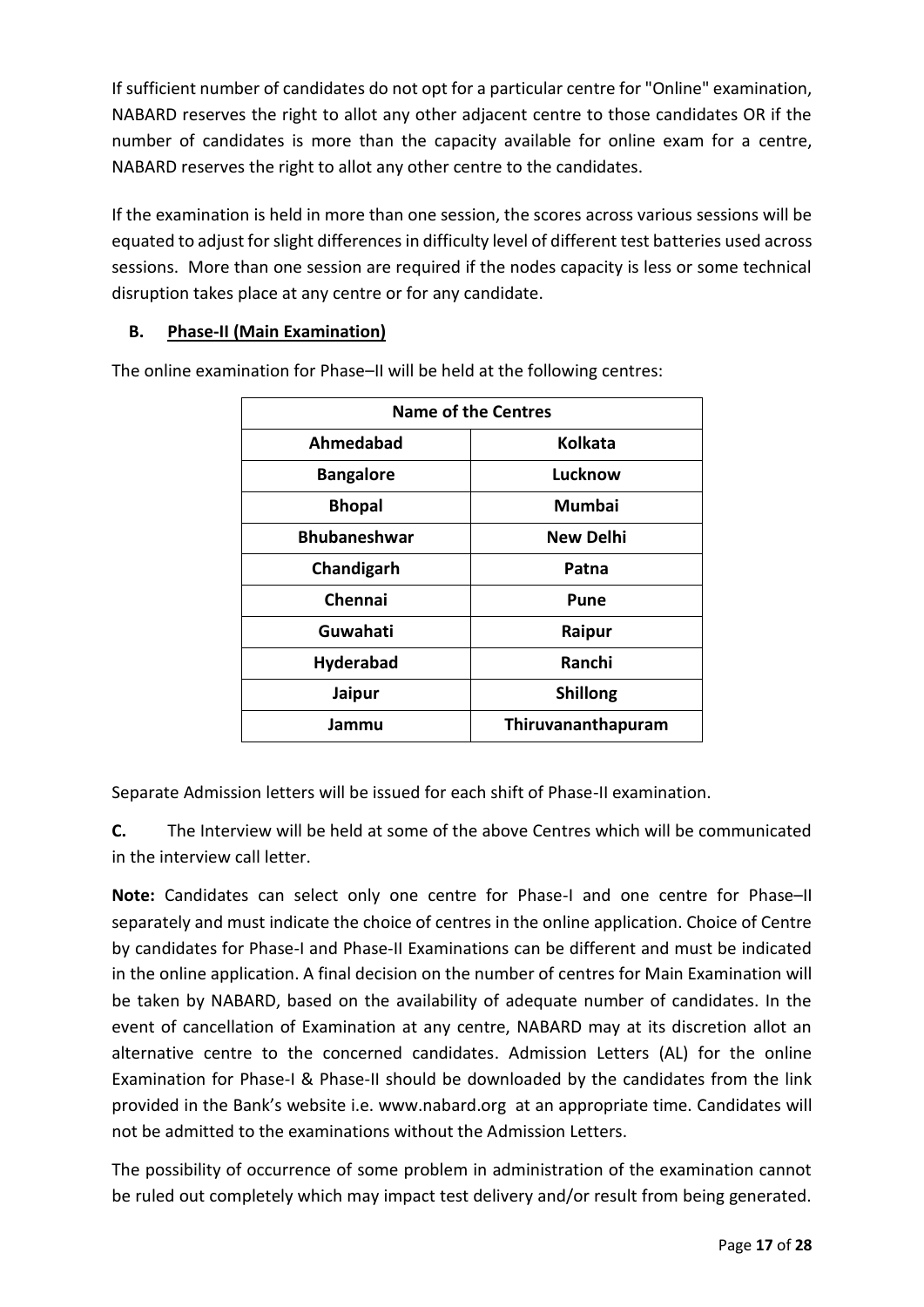In such an eventuality, every effort will be made to rectify the problem, which may include shifting the candidates to the other centres or conduct of the examination, afresh, if considered necessary. Decision of NABARD in this regard shall be final. Candidates not willing to accept such change shall loose his / her candidature for this exam.

### **IX. APPLICATION FEE (NON-REFUNDABLE)**

| Category of applicant | <b>Application Fee</b> | Intimation charges etc. | <b>Total</b> |
|-----------------------|------------------------|-------------------------|--------------|
| For SC/ST/PWD         | NIL                    | Rs.150/-                | Rs.150/-     |
| For all others        | Rs.650/-               | Rs.150/-                | Rs.800/-     |
| Staff @               | <b>NIL</b>             | NIL                     | NIL          |

Application fee for the post will be as under:

@All employees of NABARD satisfying the educational qualification criteria would be eligible to apply. The fee/intimation charges waiver is only for those employees of NABARD (Staff Candidates) who satisfy the eligibility criteria for the post. The status as staff candidate will be verified at the time of interview. In case they are not eligible to be treated as staff candidates, they are advised to indicate themselves as non-staff candidates and pay fees/intimation charges as applicable to non-staff candidates.

#### **VIII. EMOLUMENTS AND SERVICE CONDITIONS**

- (a) **Pay Scale**: Selected candidates will draw a starting basic pay of Rs.28150/- p.m. in the scale of 28150-1550(4) -34350-1750(7) – 46600 –EB - 1750(4)- 53600-2000(1)-55600 applicable to Officers in Grade 'A' and they will be eligible for Dearness Allowance, Local Compensatory Allowance, House Rent Allowance, and Grade Allowance as per rules in force from time to time. At present, initial monthly gross emoluments are approximately Rs.55587/.
- (b) **Perquisites** : Bank's accommodation subject to availability, reimbursement of expenses for maintenance of vehicle for official purpose, newspaper, internet, telephone charges, book grant, allowance for furnishing of residence, etc. as per eligibility. Free dispensary facility besides reimbursement of medical expenses for OPD treatment/hospitalisation as per eligibility. Interest free festival advance, Leave Travel Concession (once in two years for self, spouse and eligible dependents), Loans and Advances at concessional rates of interest for Housing, Car, Education of children, Consumer articles, Personal computer, etc.
- (c) Candidates selected for the post will be governed by "**the defined contribution to New Pension Scheme (NPS)' in addition to the benefits of Gratuity and Optional Group Term Insurance Plan.**
- (d) At certain centres, limited number of residential quarters are available. Facility for securing residential accommodation on lease, however, exists at all centres.
- (e) Initial appointment of a selected applicant will be on probation for a period of 02 years, which may, at the Bank's discretion, be extended for a further maximum period of one year.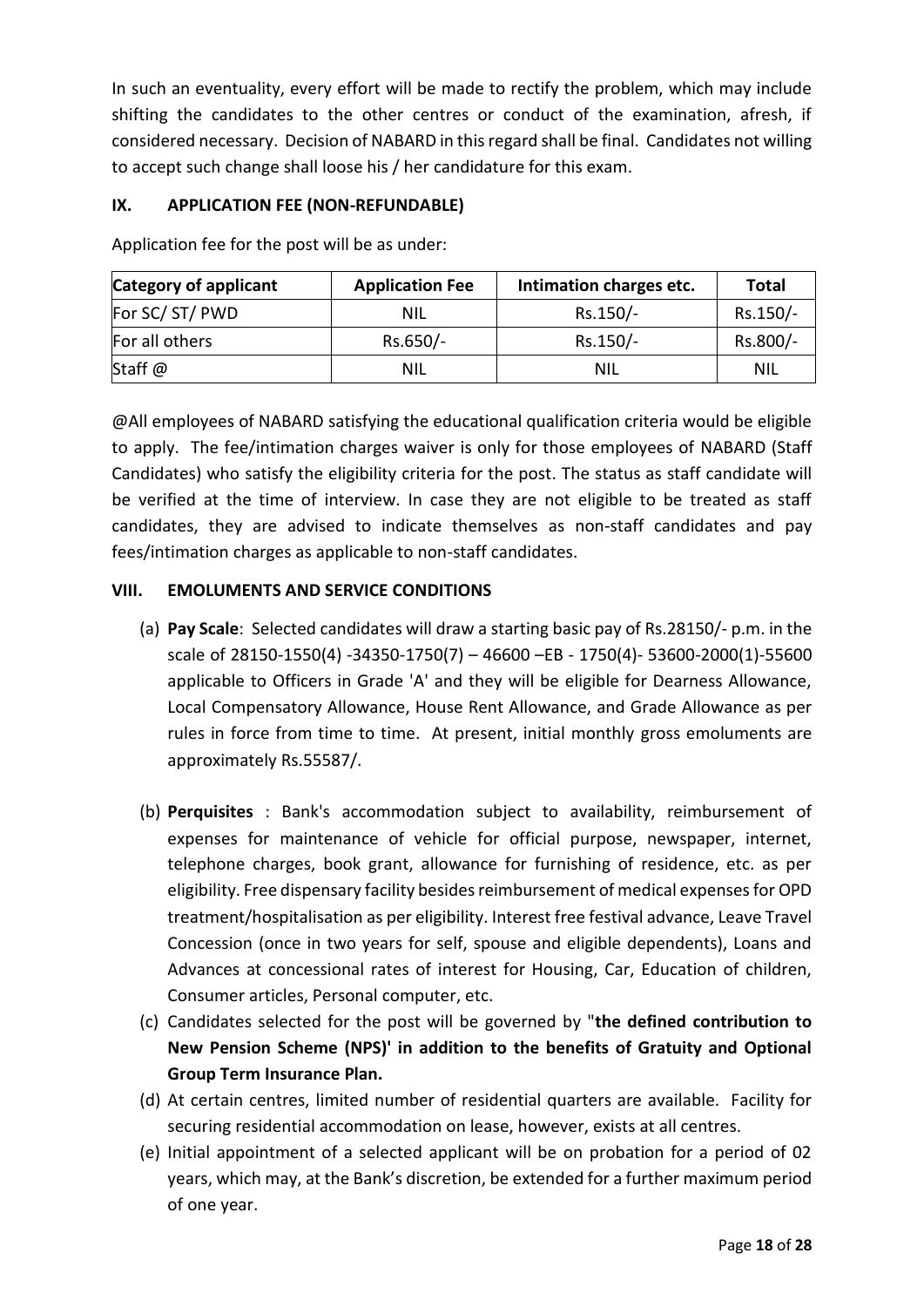(f) All candidates selected for appointment by the Bank are liable to be posted and transferred anywhere in India.

### **X. HOW TO APPLY:**

Eligible applicants are required to apply online through website **www.nabard.org.** No other means/ mode of application will be accepted. The application form should be filled in English only. Option for the use of Hindi language will be available for the Online/Main Examination/ Interview.

### **Detailed Guideline / Procedure for**

- 7. Application Registration
- 8. Payment of Application Fee
- 9. Photograph & Signature Scan and Upload

# **Candidates can apply online only from 19 June 2017 to 10 July 2017\_and no other mode of application will be accepted.**

- **1. Application Registration:** Before applying online, candidates should
	- i. Scan their photograph and signature ensuring that both the photograph and signature adhere to the required specifications as given under "Guidelines for photograph & signature scan and upload".
	- ii. Have a valid personal email ID and mobile no., which should be kept active till the completion of this Recruitment Process. Bank may send call letters for the Examination etc. through the registered e-mail ID. In case a candidate does not have a valid personal e-mail ID, he/she should create his/her new e-mail ID and mobile no. before applying on-line and must maintain that email account and mobile number.
	- iii. Be prepared for biometric verification of identity at the Exam Centre

### **APPLICATION PROCEDURE**

- Candidates to go to the Bank's website [www.nabard.org/](http://www.nabard.org/)career, click on the option "**APPLY ONLINE**" which will open a new screen.
- To register application, choose the tab "**Click here for New Registration**" and enter Name, Contact details and Email-id. A Provisional Registration Number and Password will be generated by the system and displayed on the screen. Candidate should note down the Provisional Registration Number and Password. An Email & SMS indicating the Provisional Registration number and Password will be sent at the given email ID and mobile number.
- In case the candidate is unable to complete the application form in one go, he / she can save the data already entered by choosing "SAVE AND NEXT" tab. Prior to submission of the online application candidates are advised to use the "SAVE AND NEXT" facility to verify the details in the online application form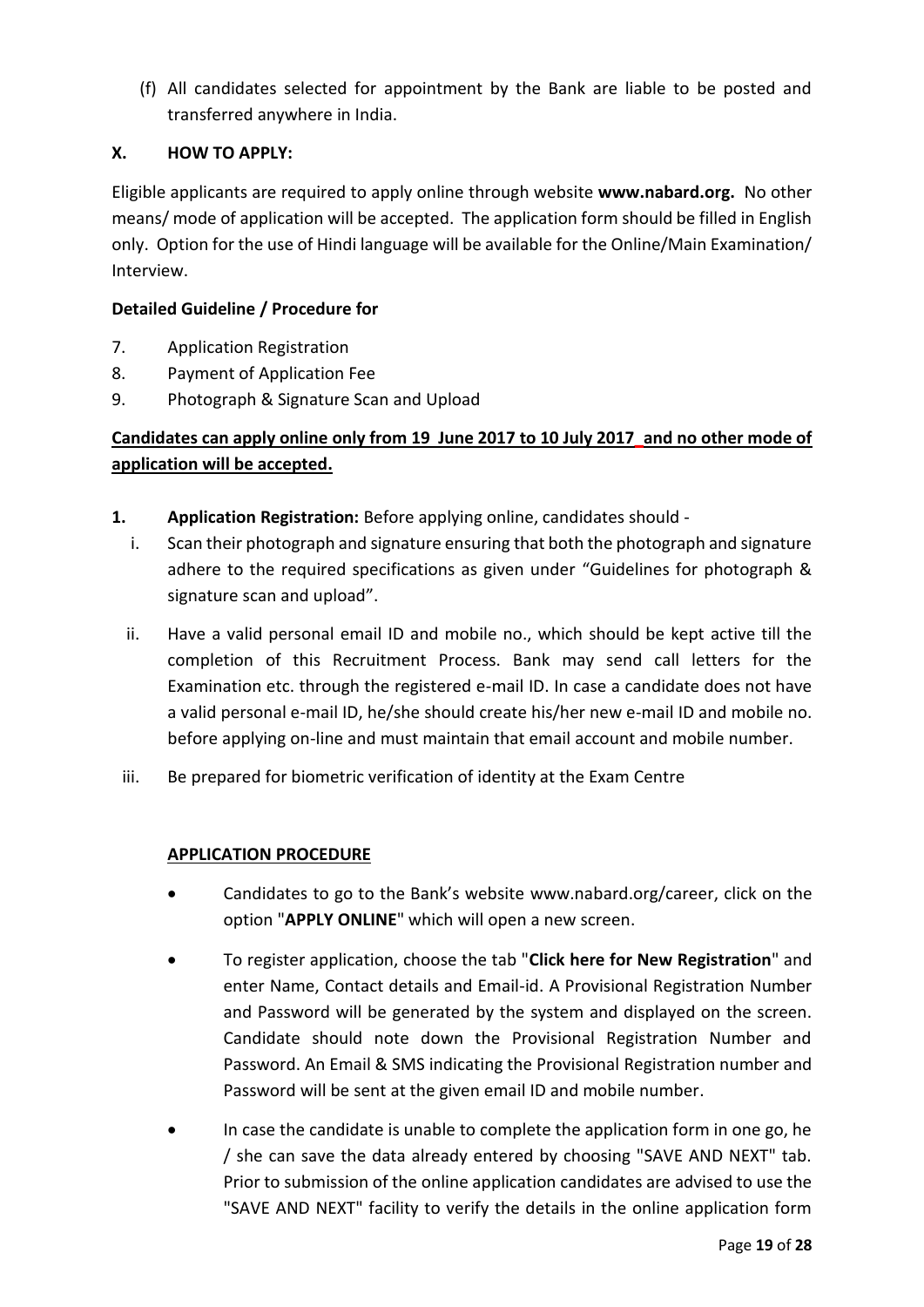and modify the same, if required. Visually Impaired candidates should fill the application form carefully and verify/ get the details verified to ensure that the same are correct prior to final submission.

- Candidates are advised to carefully fill and verify the details filled in the online application themselves as no change will be possible after clicking the FINAL SUBMIT BUTTON.
- The name of the candidate or his /her Father/ Husband etc. should be spelt correctly in the application as it appears in the Certificates / Mark sheets as well as valid ID Proof brought for the examination. Any change/alteration found may disqualify the candidature.
- Validate your details and Save your application by clicking the 'Validate your details' and 'Save & Next' button.
- Candidates can proceed to upload Photo & Signature as per the specifications given in the Guidelines for Scanning and Upload of Photograph and Signature detailed under point "C".
- Candidates can proceed to fill other details of the Application Form.
- Click on the Preview Tab to preview and verify the entire application form before FINAL SUBMIT.
- Modify details, if required, and click on 'FINAL SUBMIT' ONLY after verifying and ensuring that the photograph, signature uploaded and other details filled by you are correct.
- Click on 'Payment' Tab and proceed for payment.
- Click on 'Submit' button.

#### **PAYMENT OF FEES - ONLINE MODE**

- The application form is integrated with the payment gateway and the payment process can be completed by following the instructions.
- Payment can be made by using only Master/Visa/Rupay Debit or Credit Cards or Internet Banking, IMPS, Cash cards/Mobile Wallets by providing information as asked on the screen.
- After submitting your payment information in the online application form, PLEASE WAIT FOR THE INTIMATION FROM THE SERVER. DO NOT PRESS BACK OR REFRESH BUTTON IN ORDER TO AVOID DOUBLE CHARGE
- On successful completion of the transaction, an **e-Receipt** will be generated.
- Non-generation of 'E-Receipt' indicates PAYMENT FAILURE. On failure of payment, Candidates are advised to login **again** using their Provisional Registration Number and Password and repeat the process of payment.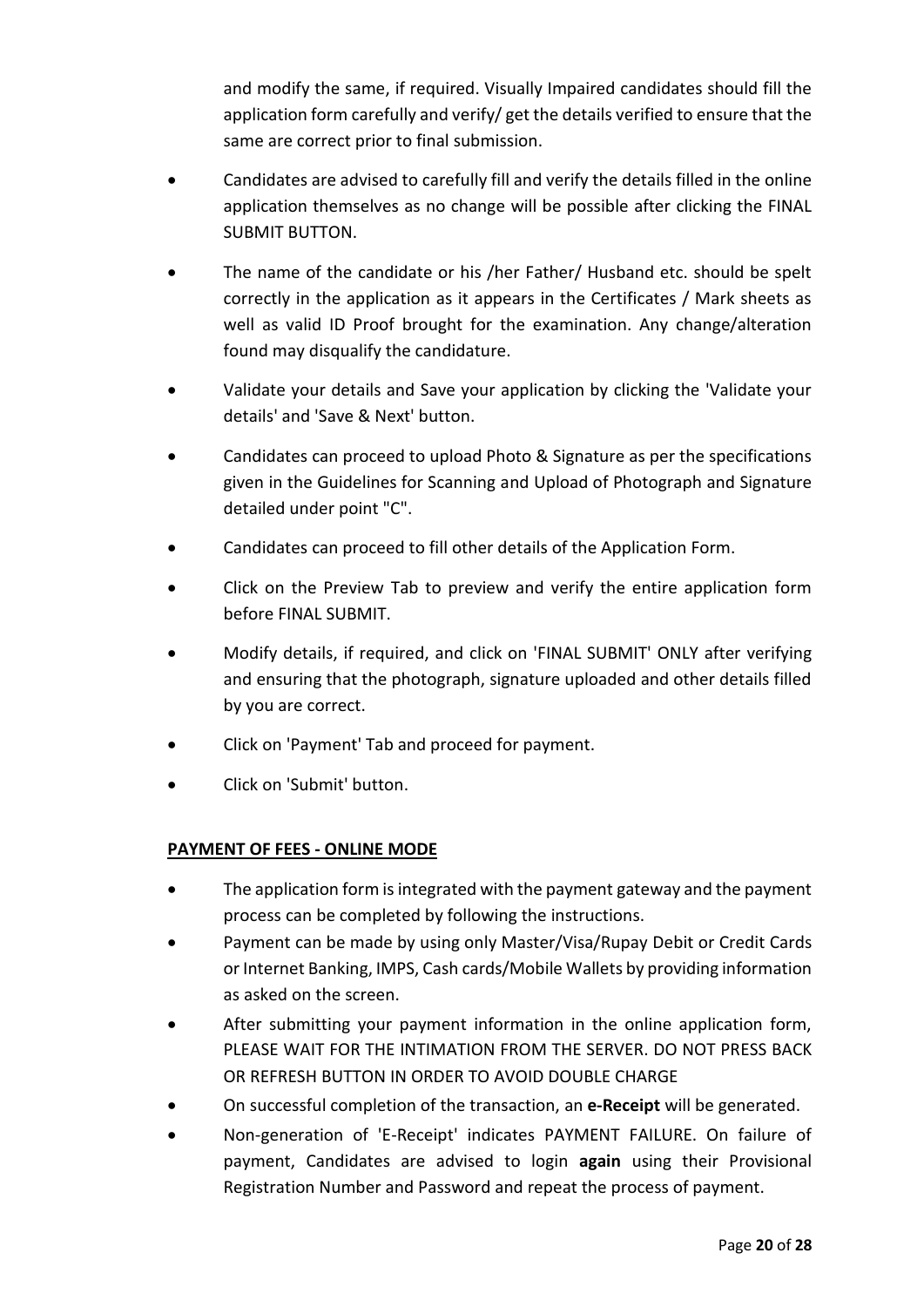- Candidates are required **to take a printout of the e-Receipt** and online Application Form. **Please note that if the same cannot be generated, online transaction may not have been successful**.
- For Credit Card users: All charges are listed in Indian Rupee. If you use a non-Indian credit card, your bank will convert to your local currency based on prevailing exchange rates.
- To ensure the security of your data, please close the browser window once your transaction is completed.

### **2. Application Fee / Intimation Charges (Non Refundable)**

Applicable Fee is Non Refundable and has to be paid Online. Bank Transaction charges for Online Payment of application fees/intimation charges will have to be borne by the candidate.

### **3. Photograph & Signature Scan and Upload**

- IN CASE THE SIGNATURE OR FACE IN THE PHOTOGRAPH IS UNCLEAR, THE APPLICATION MAY BE REJECTED.
- CANDIDATE MAY EDIT THE APPLICATION AND RE-UPLOAD THE PHOTOGRAPH/ SIGNATURE IN SUCH CASE.

#### **Photograph Image:**

- Photograph must be a recent passport size colour picture.
- The picture should be in colour, against a light-coloured, preferably white, background.
- Look straight at the camera with a relaxed face.
- If the picture is taken on a sunny day, have the sun behind you, or place yourself in the shade, so that you are not squinting and there are no harsh shadows.
- If you have to use flash, ensure there's no "red-eye".
- If you wear glasses make sure that there are no reflections and your eyes can be clearly seen.
- Caps, hats and dark glasses are not acceptable. Religious headwear is allowed but it must not cover your face.
- Dimensions 200 x 230 pixels (preferred).
- Size of file should be between 20kb-50kb.
- Ensure that the size of the scanned image is not more than 50KB. If the size of the file is more than 50KB, then adjust the settings of the scanner such as the DPI resolution, no. of colours etc., during the process of scanning.

#### **Signature Image:**

- The applicant has to sign on white paper with Black Ink pen.
- The signature must be signed only by the applicant and not by any other person.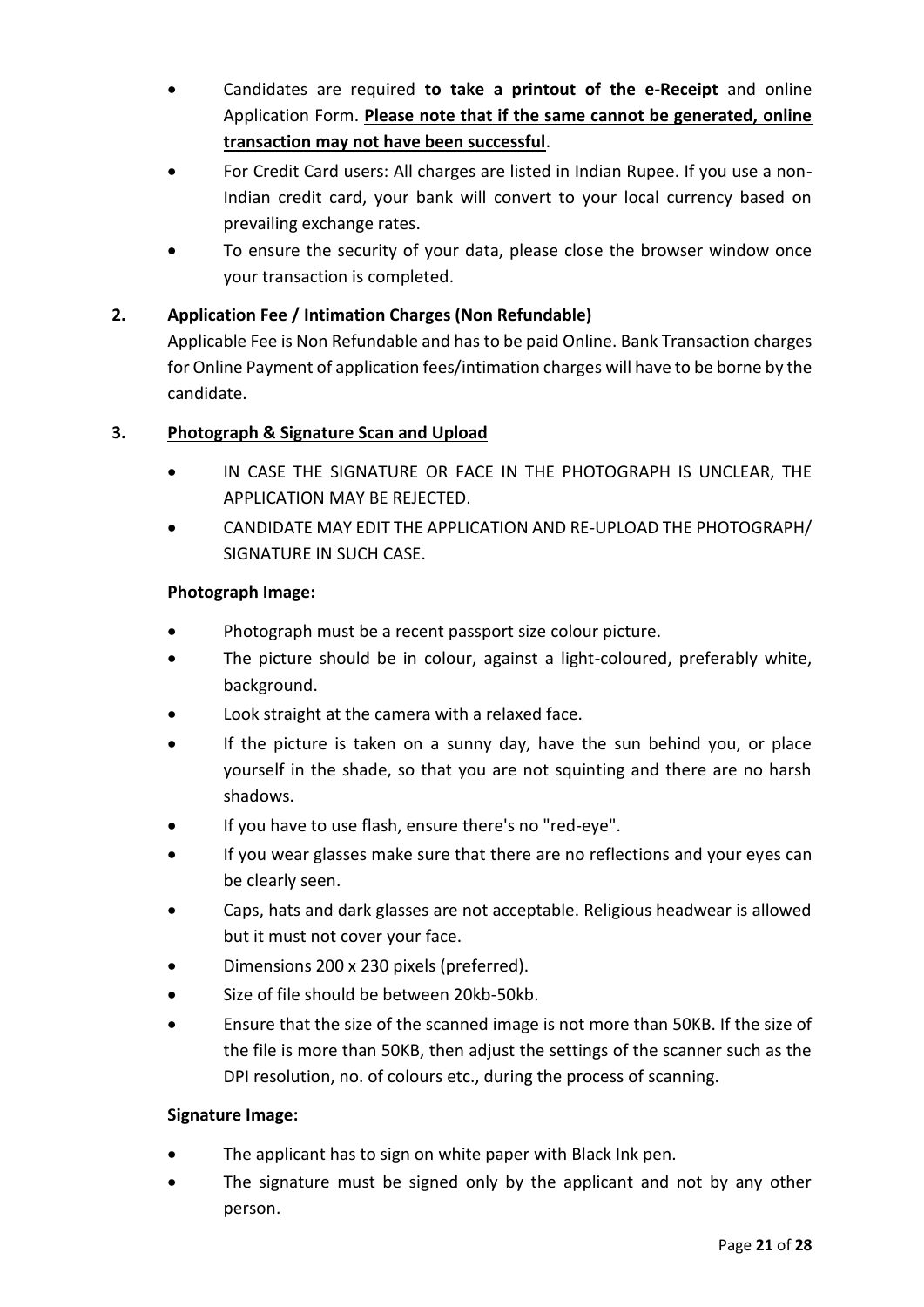- The Applicant's signature obtained on the attendance sheet at the time of examination should match the uploaded signature.
- In case of mismatch, the candidate may be disqualified. Dimensions 140 x 60 pixels (preferred).
- Size of file should be between 10kb —20kb.
- Ensure that the size of the scanned image is not more than 20KB.

### **Scanning the Photograph Image and Signature:**

- Set the scanner resolution to a minimum of 200 dpi (dots per inch).
- Set Color to True Color.
- File Size as specified above.
- Crop the image in the scanner to the edge of the photograph/signature, then use the upload editor to crop the image to the final size (as specified above).
- The image file should be JPG or JPEG format. For example file name is: image01.jpg or image01.jpeg Image dimensions can be checked by listing the folder files or moving the mouse over the file image icon. Candidates using MS Windows/MS Office can easily obtain photo and signature in .jpeg format not exceeding 50KB & 20KB respectively by using MS Paint or MS Office Picture Manager. Scanned photograph and signature in any format can be saved in .jpg format by using 'Save As' option in the File menu and size can be reduced below 50KB (photograph) & 20KB (signature) by using crop and then resize option [Please see point (i) & (ii) above for the pixel size] in the 'Image' menu. Similar options are available in other photo editor also.

### **If the file size and format are not as prescribed, an error message will be displayed.**

While filling in the Online Application Form the candidate will be provided with a link to upload his photograph and signature.

#### **Procedure for Uploading the Photograph and Signature**

- There will be two separate links for uploading Photograph and Signature.
- Click on the respective link "Upload Photograph / Signature".
- Browse & Select the location where the Scanned Photo/ Signature file has been saved.
- Select the file by clicking on it.
- Click the 'Upload' button

Your Online Application will not be registered unless you upload your photo and signature as specified.

#### **XI. GUIDELINES FOR FILLING APPLICATION ARE AS UNDER:**

i. A candidate can apply for only one post i.e., either for General Discipline OR for Specialised Discipline.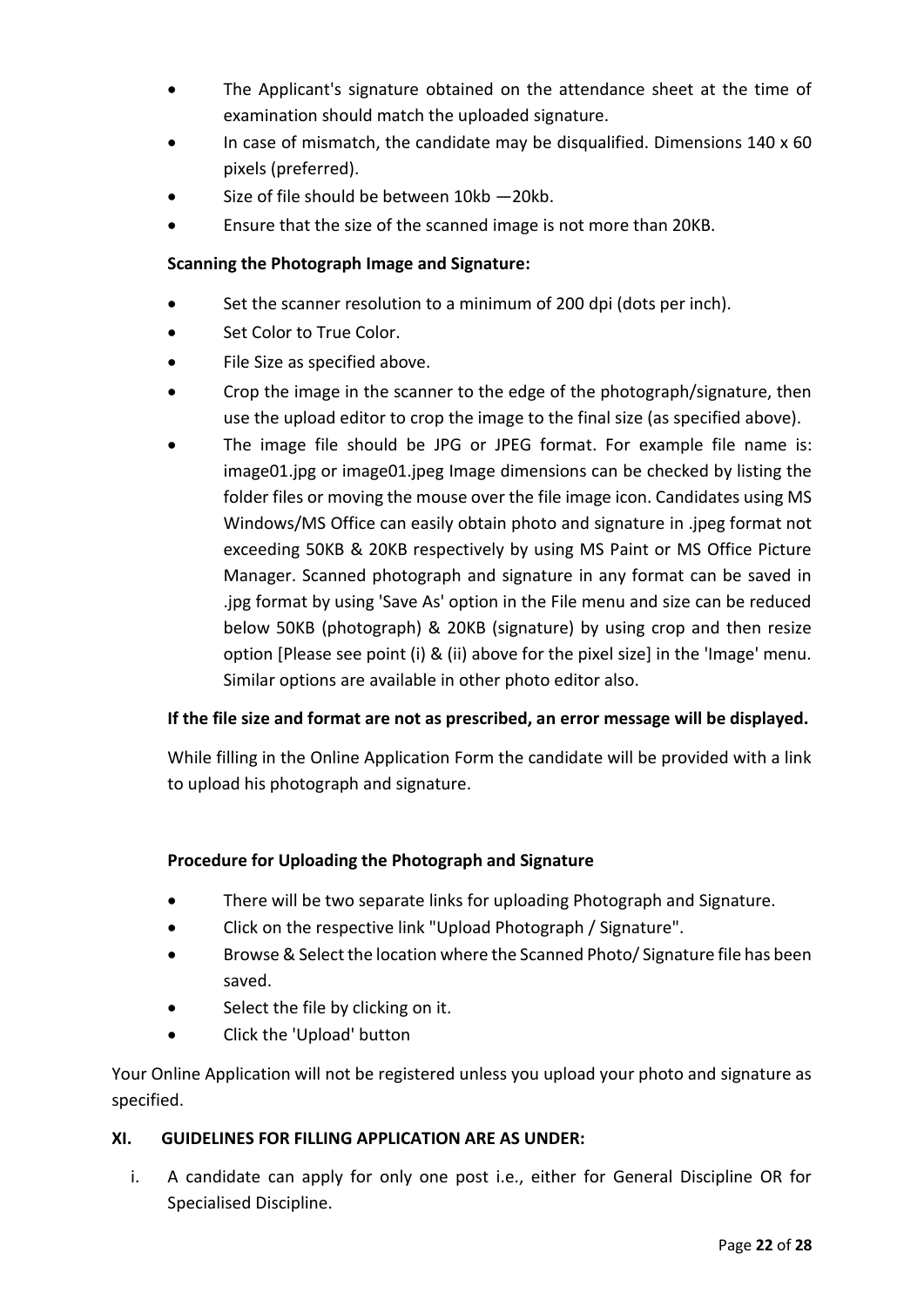- ii. Applicants should have a valid e-mail id. In case candidate does not have a valid email, he/ she can create a new e-mail id. This e-mail should be valid for the duration of the recruitment period. All correspondence to the candidate till the recruitment process is over shall be sent to this email ID.
- iii. An 'Information Handout' booklet will be made available to the applicants on the NABARD website which may be downloaded along with the call letter for Online Examination.
- iv. Applicants serving in Government/ Quasi Government Offices, Public Sector Undertaking including Nationalised Banks and Financial Institutions will be required to submit 'No Objection Certificate' from the employer at the time of interview, failing which their candidature may not be considered.
- v. Applicants under the reserved category will have to produce his/her original caste certificate/ relevant certificates at the time of Phase-II Examination and Interview, failing which his/ her candidature will be cancelled and he/ she will not be admitted for interview. OBC applicants, availing reservation will have to produce OBC certificate at the time of interview with Non-creamy layer clause issued by Govt. of India on or after 31 March 2017.
- vi. **In case of any difficulty experienced in submission of ONLINE application and/or payment of fees, the candidates may send complaints to** "**Candidate Grievance Lodging and Redressal Mechanism" at** <http://cgrs.ibps.in/> **.**

### **XII. ACTION AGAINST APPLICANTS FOUND GUILTY OF MISCONDUCT**

Applicants are warned against furnishing any false/tampered/fabricated particulars suppressing any material information while filling up the on-line application form.

At the time of Online examination/ interview, if an applicant is (or has been) found guilty of using unfair means during the examination or (ii) impersonating or procuring impersonation by any person or (iii) misbehaving in the examination hall or (iv) resorting to any irregular or improper means in connection with his/ her candidature for selection or (v) obtaining support for his/ her candidature by any unfair means, such an applicant may, in addition to rendering himself/ herself liable to criminal prosecution, be liable :

to be **disqualified** from the examination for which he/ she is an applicant.

to be **debarred**, either permanently or for a specified period, from any examination or recruitment conducted by NABARD, and

for **termination** of service, if he/ she has already joined the Bank.

### **XIII. GENERAL INSTRUCTIONS**

### 1. **DOWNLOAD OF CALL LETTER**

Candidates will have to visit the NABARD's website for downloading call letters for online test (Phase I & II). Intimation for downloading call letter will also be sent through email/SMS. Once the candidate clicks the relevant link, he/she can access the window for call letter download.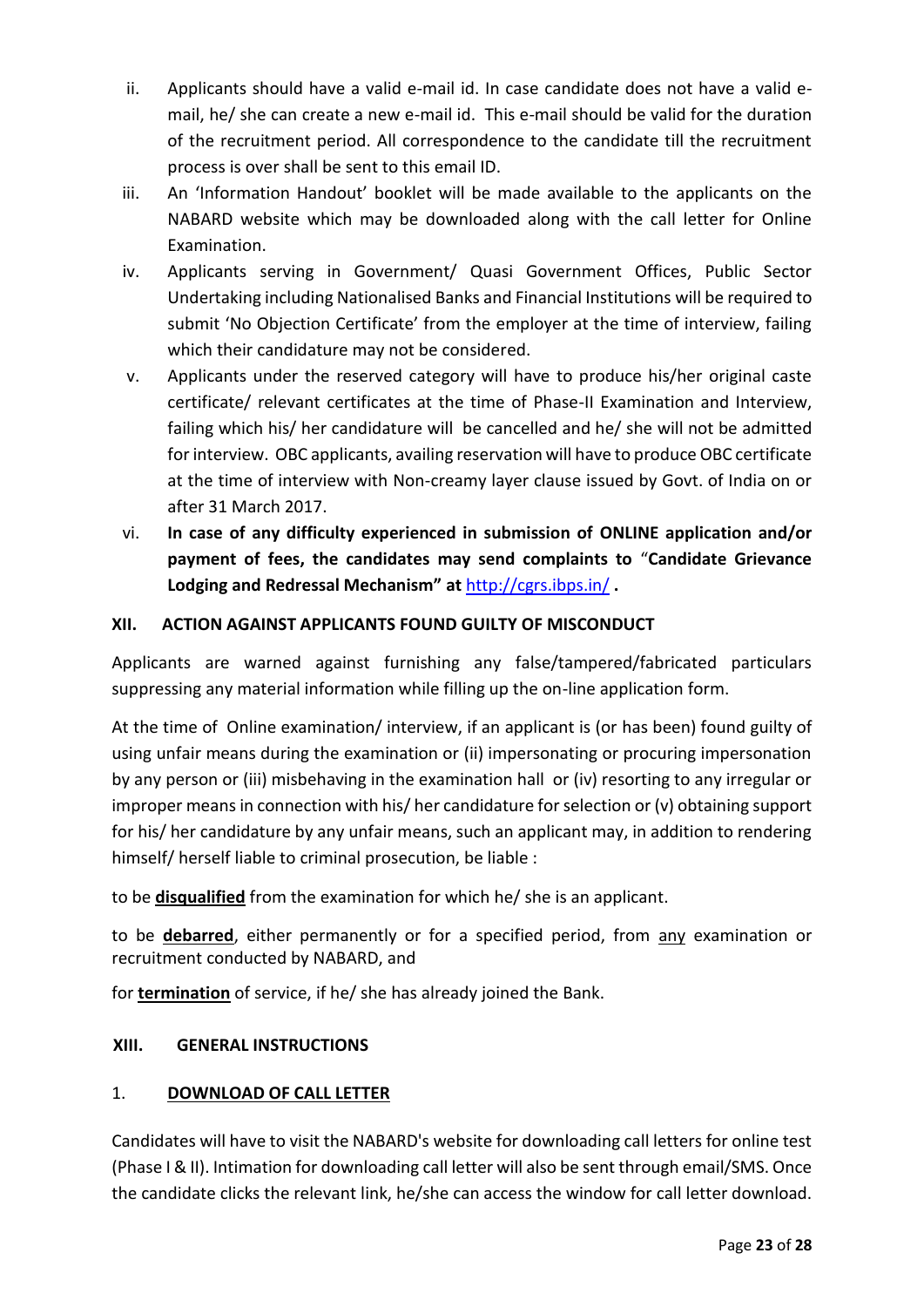The candidate is required to use (i) Registration Number/Roll Number, (ii) Password/Date of Birth for downloading the call letter. Candidate needs to affix recent recognizable photograph on the call letter preferably the same as provided during registration and appear at the examination centre with (i) Call Letter (ii) Photo Identity Proof as stipulated in clause 3 below and also specified in the call letter and photocopy of the same Photo Identity Proof as brought in original.

### 2. **CANDIDATES REPORTING LATE**

The reporting time mentioned on the call letter is prior to the start time of the test. Candidates may be required to be at the venue for approximately one hour more than the duration of the test including the time required for completion of various formalities such as verification and collection of various requisite documents, logging in, giving of instructions.

### 3. **IDENTITY VERIFICATION**

In the examination hall for each shift, as well as at the time of interview, the call letter along with original and a photocopy of the candidate's currently valid photo identity such as PAN Card/ Passport/ Driving Licence/ Voter's Card/ Bank Passbook with photograph/ Photo identity proof issued by a Gazzetted Officer on official letterhead/ Photo identity proof issued by a People's Representative on official letterhead/ valid recent Identity Card issued by a recognized College/ University / Aadhar card with a photograph/ Employee ID/ Bar Council Identity Card with photograph should be submitted to the invigilator for verification. The candidate's identity will be verified with respect to his/her details on the call letter, in the Attendance List and requisite documents submitted. If identity of the candidate is in doubt the candidate may not be allowed to appear for these Examination.

**Note:** Candidates have to produce in original the photo identity proof and submit photocopy of the photo identity proof along with Examination call letter while attending each shift, as well as the Interview Call Letter while attending the examination/ interview respectively, without which they will not be allowed to take up the examination/ interview. For Phase II examination, candidates will have to carry two/three photocopies of photo ID proof, as there may be two/three shifts. However, in Phase I only one photocopy of photo ID will be sufficient. Candidates must note that the name as appearing on the call letter (provided during the process of registration) should exactly match the name as appearing on the photo identity proof. Female candidates who have changed first/last/middle name post marriage must take special note of this. The name must fully and exactly match. In case of candidates who have changed their name will be allowed only if they produce Gazette notification/their marriage certificate/affidavit. If there is any mismatch in the name indicated in the Call Letter and Photo Identity Proof the candidate will not be allowed to appear for the examination.

5 Admission to the online examination (Phase I & II) will be purely provisional without verification of age/qualification/category (SC/ST/OBC/PWD) etc., of the applicants with reference to documents. **Each applicant should, therefore, ensure that he/she fulfils the**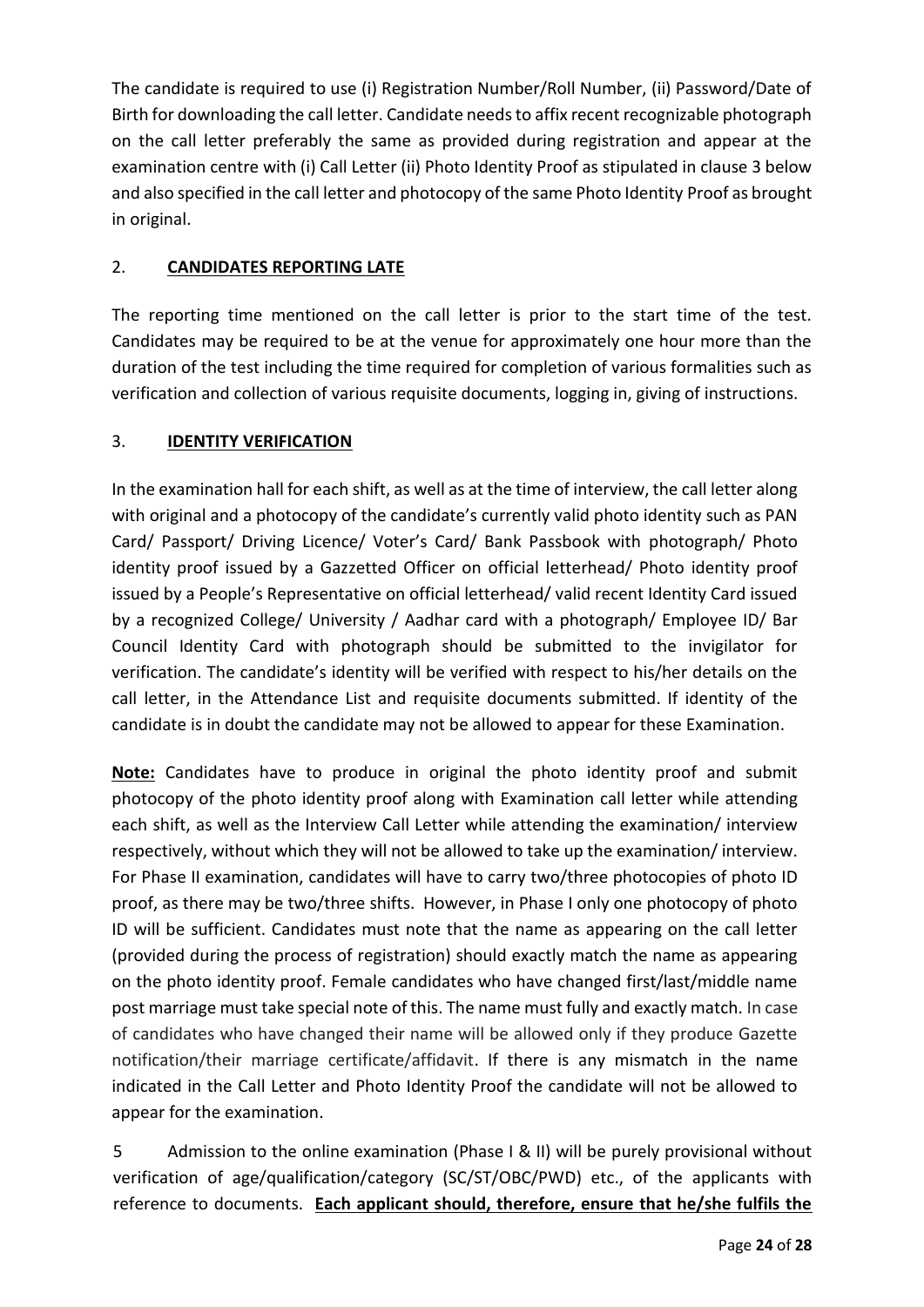**eligibility criteria and that the particulars furnished in applications are complete/correct in** 

**all respects.** In case it is detected at any stage an applicant does not fulfil the eligibility criteria and/or he/she furnished incorrect information or suppressed any material information, his/her candidature will be cancelled and, if already appointed, his/her services may be summarily terminated without giving any notice

6. Applicants already in service of Govt. / Quasi-Govt. Organisations and Public Sector Banks/ Undertakings will have to produce a "No Objection Certificate" from their employer, at the time of Interview. Before appointment in the Bank, a proper discharge certificate from the employer will have to be produced by the applicant.

7. No applicant is permitted to use or have possession of Calculators, Mobile Phones, Pagers or any other instrument/ device in the Examination Hall.

8. The applicants will have to reach the exam venue and appear for the online examination (Phase I and II), at their own cost.

9. Only one online application should be submitted by the candidate. In case of more than one application for the same post only the last valid (completed) application will be retained and the application fee / intimation charges paid for the other registrations will stand forfeited.

10. Any legal proceedings in respect of any matter of claim or dispute arising out of this advertisement and/ or an application in response thereto can be instituted only in Mumbai and courts/ tribunals/ forums at Mumbai only shall have sole & exclusive jurisdiction to try any clause/ dispute.

11. The possibility for occurrence of some problems in the administration of the examinations cannot be ruled out completely, which may impact test delivery and/ or result from being generated. In that event, every effort will be made to rectify such problem, which may include movement of candidates, delay in test. Conduct of a re-exam is at the absolute discretion of NABARD/test conducting body. Candidates will not have any claim for a re-test. Candidates not willing to move or not willing to participate in the delayed process of test delivery shall be summarily rejected from the process.

12. The **Competent Authority** for the issue of certificates to SC/ST/OBC/PWD are as under:

# (a) **For SC/ ST/ OBC:**

District Magistrates/ Additional District Magistrates/ Collector/ Deputy Commissioner/ Additional Deputy Commissioner/ Deputy Collector/ First Class Stipendiary Magistrate/ City Magistrate/ Sub Divisional Magistrate (not below the rank of First Class Stipendiary Magistrate)/ Taluka Magistrate/ Executive Magistrate/ Extra Assistant Commissioner. Chief Presidency Magistrate/ Addl. Chief Presidency Magistrate/ Presidency Magistrate. Revenue Officer not below the rank of Tehsildar. Sub Divisional Officer of the area where the applicant and/ or his/ her family normally resides or as stipulated by the Govt. of India.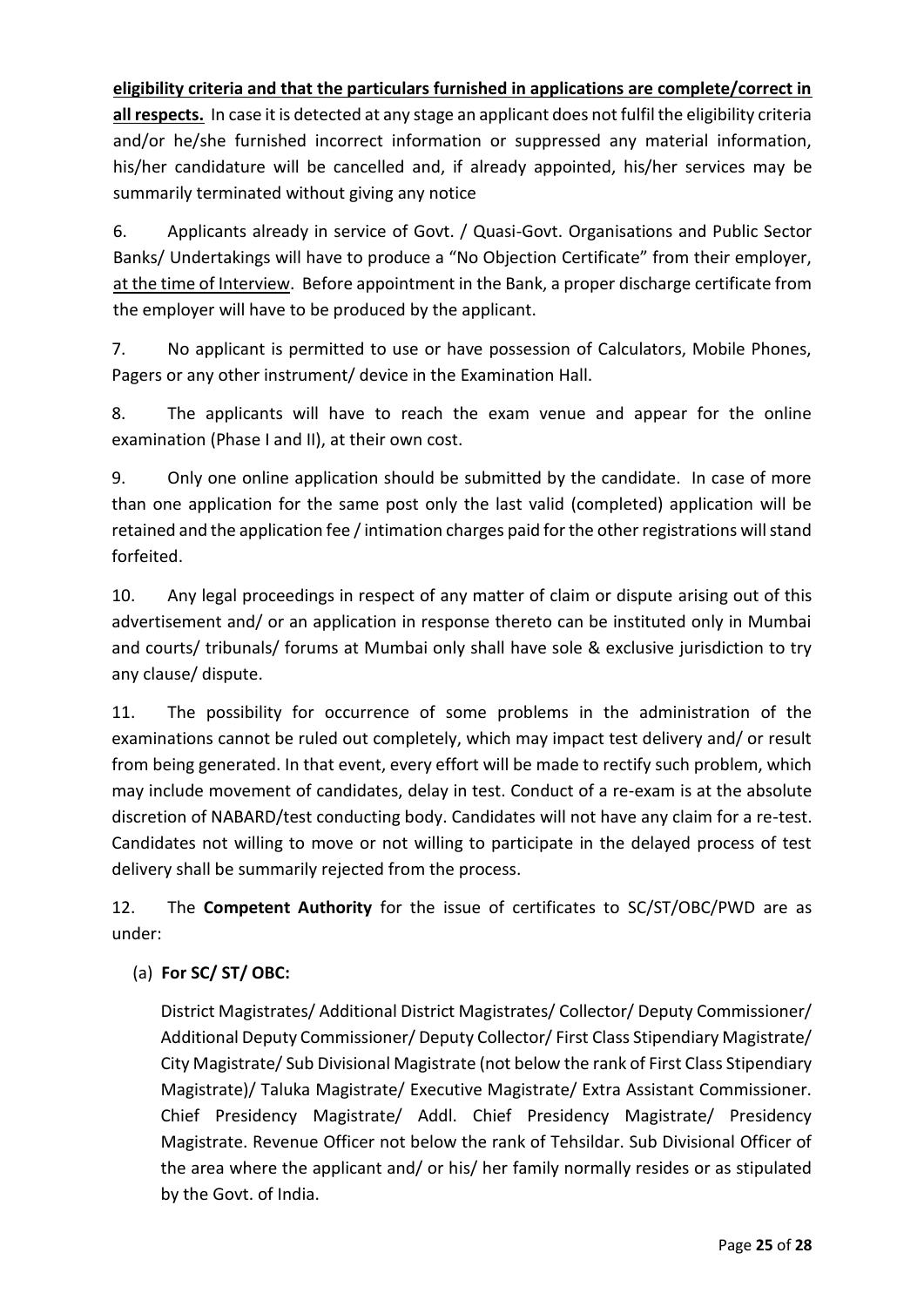**The SC /ST candidates from Maharashtra are also required to submit validity certificate issued by the Scrutiny Committee.**

**Note: For OBC applicants, only the castes/ sub-castes figuring in the Central List will be considered. Accordingly, OBC Caste/Sub-caste figuring in the concerned State list but not in Central List (Govt. of India) will not be considered under OBC category.**

(b) **For PWD:** Medical Board at the District level.

OBC Certificate shall be in the format as prescribed by GOI and issued by the competent authority

# **The Caste Certificate for OBC candidates should be for the financial year 2016-2017, issued on or after 31 March 2017.**

Applicants belonging to OBC category but coming in the **'CREAMY LAYER'**, hence not entitled to OBC reservation and age relaxation should indicate their category as '**UR' or**  '**UR (OC)'** or **'UR (VC)'** or **'UR(HI)** (as applicable).

Attested copy/copies of relevant SC/ST/PWD /OBC/OC/VC/HI certificates should be submitted in the prescribed format at the time of Interview.

13. Only those applicants who are willing to serve anywhere in India, including rural areas, need apply.

14. The applicants must ensure that they fulfil all the eligibility criteria and that the particulars furnished by them in the application are correct in all respects.

15. Mere admission to the Phase I/ II online examinations for an applicant does not imply that the bank has been satisfied beyond doubt about the applicant's eligibility. In case it is detected at any stage that an applicant does not fulfil any of the eligibility criteria, and/ or that he/ she has furnished any incorrect information or has suppressed any material fact(s), his/her candidature will stand cancelled. If any of these shortcoming(s) is/are detected even after appointment, his/ her services will be summarily terminated.

16. Appointment of selected applicants is subject to his/ her being declared medically fit by Medical Officer(s) appointed/ approved by the Bank.

17. Decision of the Bank in all matters relating to recruitment will be final and binding on the applicants and no correspondence or personal enquiries will be entertained in this regard by NABARD.

18. No applicant will be appointed in the Bank's service, who, (a) after such enquiry, as may be considered necessary, is not found suitable for the Bank's service and (b) after such medical examination, as the Bank may prescribe, is not found to be in good mental or physical health and free from any mental and/or physical defect likely to interfere with efficient discharge of duties.

19. In case any dispute arises on account of interpretation in versions other than English, the English version will prevail.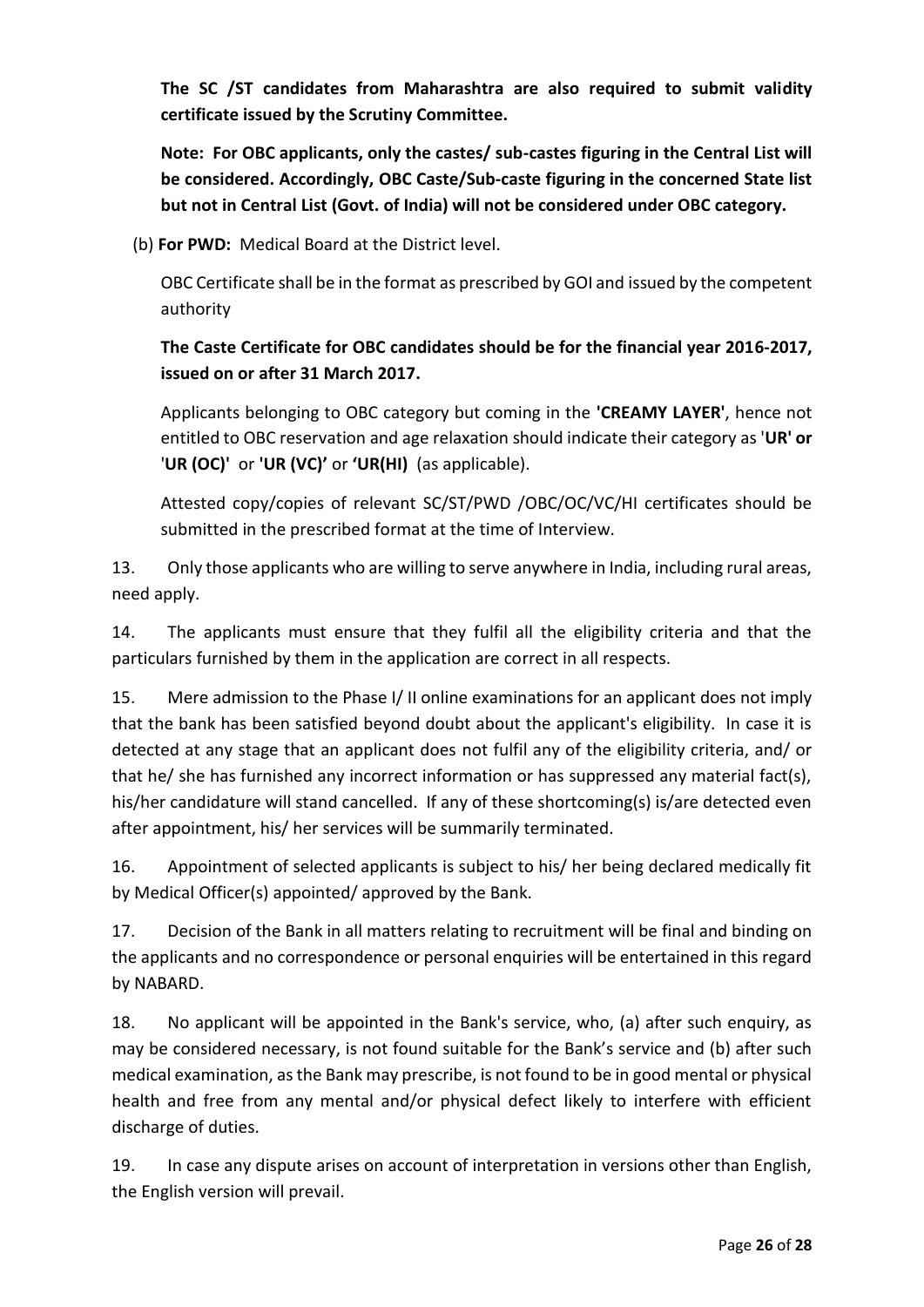20. The applicants will appear for the Phase I and II Online Examination at the allotted centres at their expenses and risks and the Bank will not be responsible for any injury/ loss, etc. of any nature to him/ her.

# 21. **Print out of the completed On-line application should not be sent.**

22. Instances for providing incorrect information and / or process violation by a candidate detected at any stage of the selection process will lead to disqualification of the candidates from the selection process and he / she will not be allowed to appear in any NABARD recruitment process in the future. If such instances go undetected during the current selection process but are detected subsequently, such disqualification will takes place with retrospective effect.

### 23. **CANVASSING IN ANY FORM WILL BE A DISQUALIFICATION.**

24. The Bank does not furnish the mark sheet of the selection process to candidates. The marks obtained in Phase I (online examination) will be made available on the website in an interactive mode, after shortlisting of candidates for Phase II examination. However, the marks obtained in Phase II examination and interview will be made available on the Bank's website in an interactive mode only after declaration of final results.

### 25. **BIOMETRIC DATA – Capturing and Verification**

It has been decided to capture the biometric data (thumb impression) and the photograph of the candidates on the day of the Examination. The biometric data and photograph will be verified subsequently. Decision of the Biometric data verification authority with regard to its status (matched or mismatched) shall be final and binding upon the candidates.

Candidates are requested to take care of the following points in order to ensure a smooth process:

- If fingers are coated (stamped ink/mehndi/coloured, etc.), ensure to thoroughly wash them so that coating is completely removed before the exam.
- If fingers are dirty or dusty, ensure to wash them and dry them before the finger print (biometric) is captured.
- Ensure fingers of both hands are dry. If fingers are moist, wipe each finger to dry them.
- If the primary finger (thumb) to be captured is injured/damaged, immediately notify the concerned authority in the test centre. In such cases impression of other fingers, toes etc., may be captured.

### **Note:**

**In case of any corrigendum issued on the above advertisement and further announcements, it will be published only on Bank's website www.nabard.org.**

### **XIV. IMPORTANT DATES**

| Online Application Registration and | From 19 June 2017 to 10 July 2017 |
|-------------------------------------|-----------------------------------|
| Payment of Online Fees/ Intimation  |                                   |
| Charges.                            |                                   |